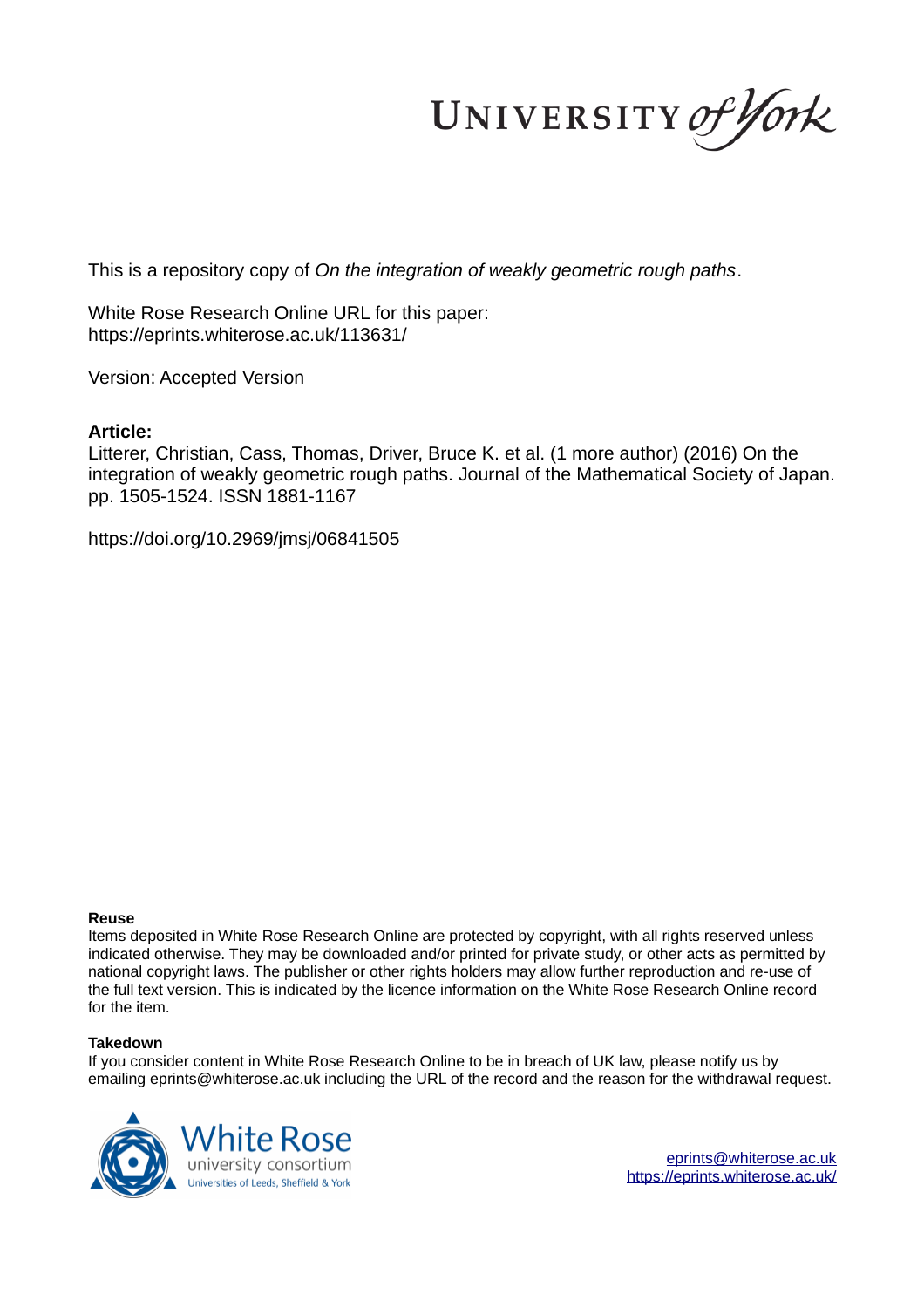# On the integration of weakly geometric rough paths

Thomas Cass,<sup>\*</sup> Bruce K. Driver,<sup>†</sup> Nengli Lim<sup>‡</sup>and Christian Litterer<sup>§</sup>

July 2, 2015

#### Abstract

We close a gap in the theory of integration for weakly geometric rough paths in the infinite-dimensional setting. We show that the integral of a weakly geometric rough path against a sufficiently regular one form is, once again, a weakly geometric rough path.

## 1 Introduction

The theory of rough paths was introduced by T. Lyons in [11], [12], [13] to study the evolution of highly oscillatory, non-differentiable systems modelled as differential equations driven by Banach-space-valued rough signals. Rough paths have found numerous successful applications in stochastic analysis, among them the study of the properties of stochastic differential equations driven by Gaussian processes, see e.g. [1], [3], [2] and the analysis of broad classes of stochastic differential equations, see e.g.  $[9]$ ,  $[8]$ .

An important feature of rough path theory as developed by Lyons [13] is that it immediately applies in infinite dimensional settings. Two crucially important subsets of rough paths are the geometric and weakly geometric p- rough paths. These classes encompass many important examples, such as the (Stratonovich)

<sup>\*</sup>Department of Mathematics, Imperial College London, 180 Queen's Gate, London, SW7 2AZ, United Kingdom (thomas.cass@imperial.ac.uk). The work of Thomas Cass was supported by EPSRC grant EP/M00516X/1.

<sup>&</sup>lt;sup>†</sup>Department of Mathematics, University of California, San Diego, La Jolla, California 92093 USA (bdriver@math.ucsd.edu / 858-458-0544). The research of Bruce K. Driver was supported in part by NSF Grant DMS-0739164. The second author also gratefully acknowledges the generosity and hospitality of the Imperial College Mathematics Department, where part of this research was carried out, and was supported by EPSRC grant EP/M00516X/1 and a Nelder Visiting Fellowship.

<sup>&</sup>lt;sup>‡</sup>Department of Mathematics, Imperial College London, 180 Queen's Gate, London, SW7 2AZ, United Kingdom (n.lim13@imperial.ac.uk)

<sup>x</sup>Centre de MathÈmatiques AppliquÈes, Ecole Polytechnique, Route de Saclay, 91128 Palaiseau Cedex, France (christian.litterer@polytechnique.edu). Christian Litterer has received support from the European Research Council under the European Unionís Seventh Framework Programme (FP7/2007-2013) / ERC grant agreement no. 321111.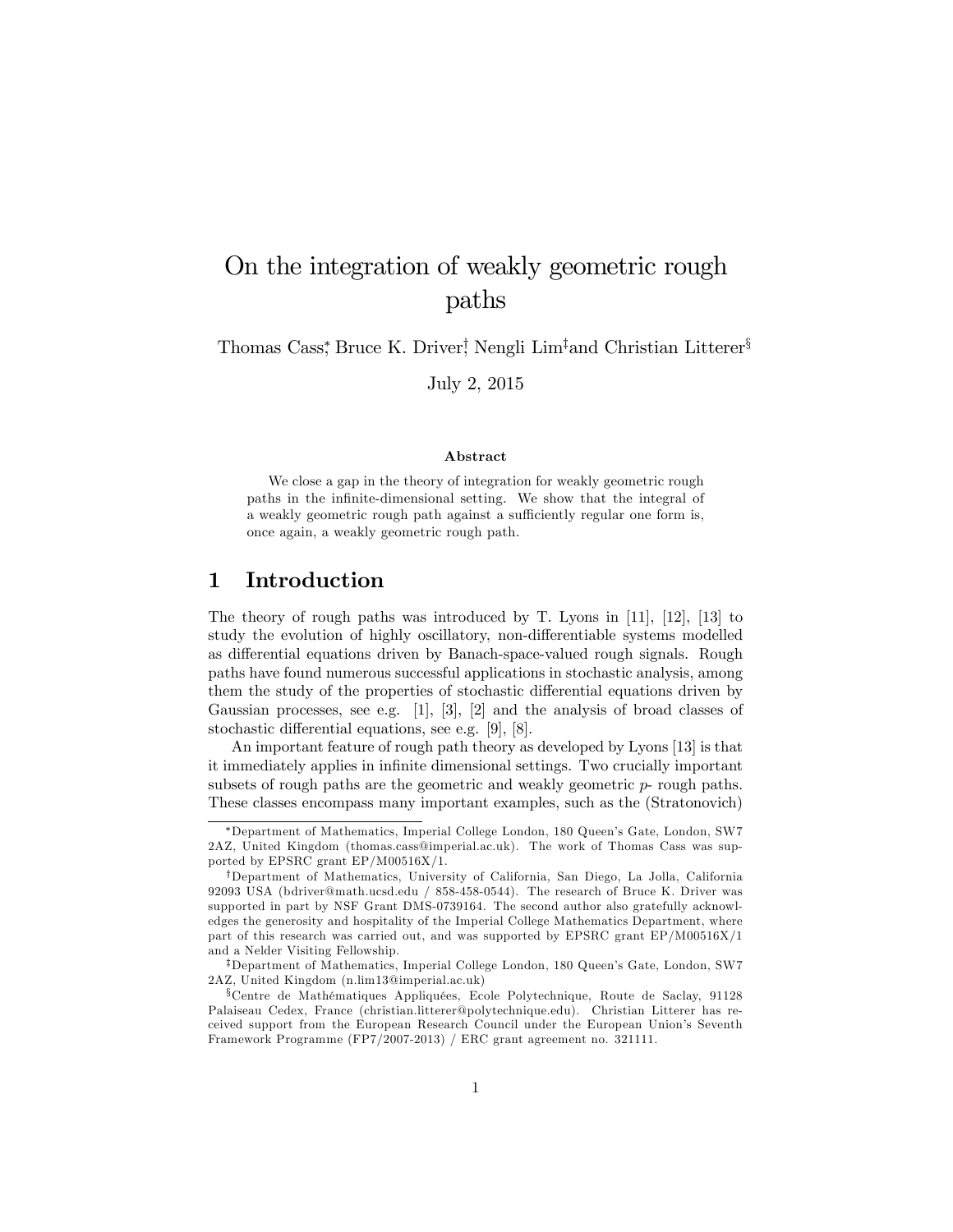lifts of a wide range of stochastic processes, including Brownian motion or more generally semi-martingales. They also allow us immediately to define a theory of integration and differential equations for all  $p \geq 1$  in a way that satisfies the usual rules of calculus. Geometric rough paths on the one hand are obtained by taking the closure of the smooth paths in a suitable rough path topology. Weakly geometric paths on the other hand are more algebraic in flavour and are characterised by taking values in the free nilpotent group of step  $|p|$ . In finite dimensions, it was demonstrated by Friz, Victoir  $[4]$  that the difference between geometric and weakly geometric rough paths is insignificant: every weakly geometric p-rough path is a geometric p' rough path for every  $p' > p$ . Their argument relies on the fact that, in finite dimensions, the sub-Riemannian topology induced by the Carnot-Carathéodory metric is equivalent to the submanifold topology that the free nilpotent group inherits from the tensor algebra. The extent to which this is true in general in infinite dimensions is at present unclear, though there have been recent attempts to show this, as well as to generalise Chowís connectivity theorem, a foundational result in the theory of sub-Riemannian geodesics, e.g. to Hilbert manifolds, c.f. [10].

The literature on rough paths is by now well established and the reader has a choice among a number of introductions to the subject, see e.g. [16], [5], [7]. However, somewhat surprisingly, there still appear to be rather basic gaps in the integration theory of weakly geometric rough paths in infinite dimensions. More specifically, we were unable to find a result, for example, that would demonstrate that the integral of a weakly geometric rough path remains in the free nilpotent group, i.e. that the rough integral is, as one might expect, a weakly geometric rough path in its own right (cf. also Remark 4.6). One way to resolve this issue would be to attempt to generalise the Friz-Victoir results relating geometric and weakly geometric rough paths to infinite dimensions. In this note we take a more direct approach: We provide a self-contained proof that allows us to close the gap, in keeping with the spirit of Lyons' original approach  $[13]$ ,  $[16]$ and without unduly increasing the technical complexity of his arguments. On the way, we also demonstrate that the rough path obtained by applying Lyons' fundamental extension theorem to a weakly geometric rough path remains in the group.

The paper is organised as follows. In Section 2 we carefully introduce the basic algebraic setup required to develop the theory of rough paths in infinite dimensions and recall the notion of  $\text{Lip-}\gamma$  functions in the sense of Stein. Section 3 introduces the concept of almost rough paths due to Lyons [13]. The Lyons construction of the rough integral proceeds in two steps. First, one defines an almost-rough path candidate motivated by calculations in the smooth category; the rough integral is then defined to be the unique rough path associated with the almost rough path. In Theorem 3.8 we prove that if an almost rough path is at least approximately taking values in the free nilpotent group, the uniquely associated rough path is also group-valued. As a corollary we see that Lyons' extension theorem takes weakly geometric to weakly geometric rough paths.

Section 4 is devoted to the proof of our main result, Theorem 4.5, which shows that, even in infinite dimensions, integration against weakly geometric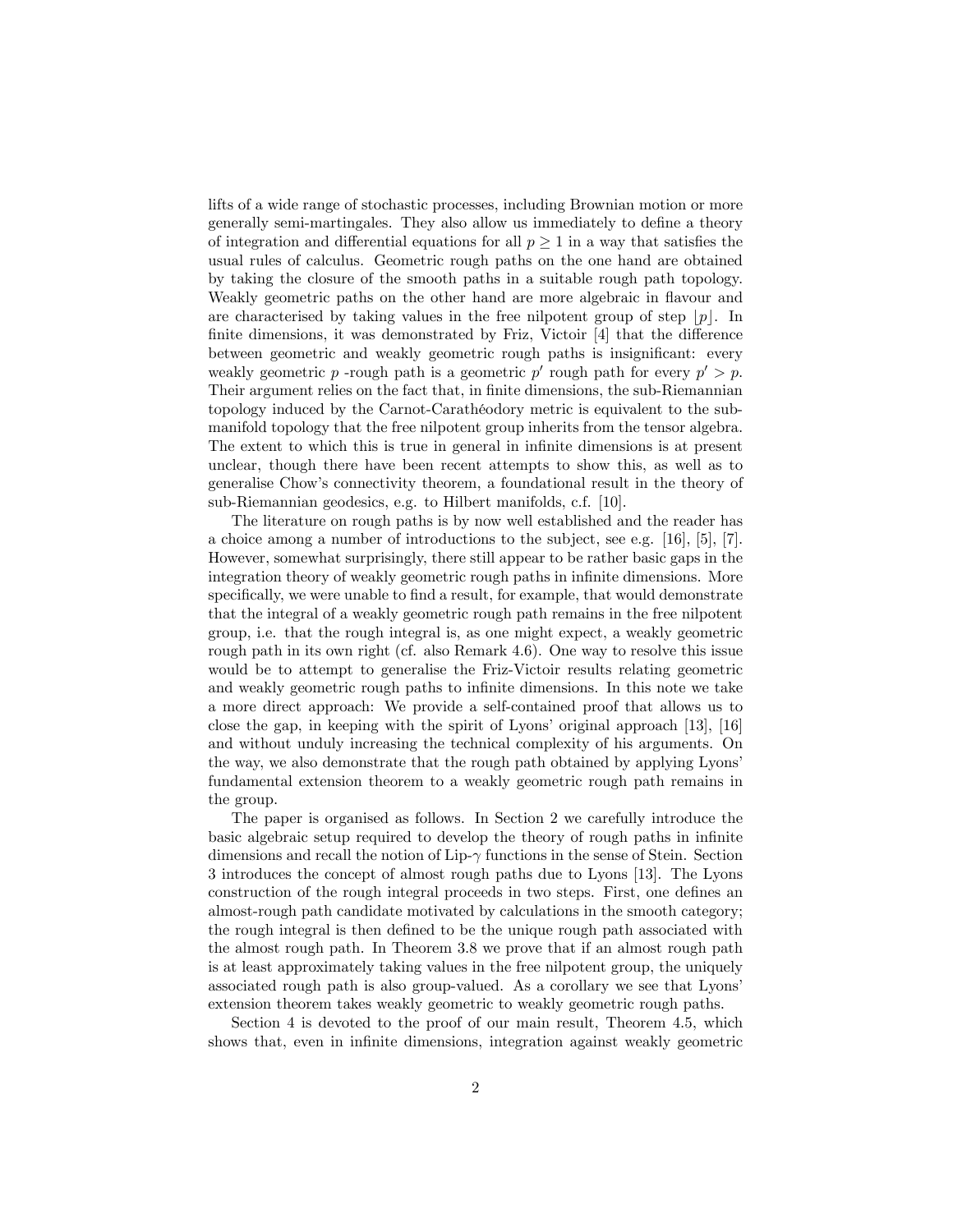rough paths exists and the result is again a weakly geometric rough path. We show in Proposition 4.8 that the almost rough path used to construct the rough integral for geometric rough paths in [16] still takes values in the free nilpotent group if we broaden the class of integrators to the weakly geometric rough paths. Finally, we apply Lemma 4.11 to prove that the candidate for almost rough paths indeed has the almost multiplicative property.

Shortly before submitting our paper we noticed a revised version of an independent work by Lyons and Yang [15]. Their work includes an important generalisation of the rough integral, but does not appear to address the question concerning our paper (the rough path integral in [15, Corollary 40] is still asserted to take values in the tensor algebra).

## 2 Preliminaries

Let  $(E, ||\cdot||)$  be a real Banach space. For every  $n \in \mathbb{N}$  we let

$$
E^{\otimes_{\text{alg}} n} := \text{span}\{v_1 \otimes \cdots \otimes v_n : v_{1,\dots, v_n} \in E\}
$$

denote the algebraic tensor product of  $E$  with itself *n*-times. In this paper we will drop the tensor product symbol and simply write  $v_1...v_n$  for  $v_1 \otimes \cdots \otimes v_n$ . If  $\sigma$  is a permutation of the set  $\{1, ..., n\}$  we let  $\sigma$  also denote the linear action on  $E^{\otimes_{\text{alg}} n}$  which is uniquely determined by

$$
\sigma: v_1 v_2 \dots v_n \mapsto v_{\sigma(1)} v_{\sigma(2)} \dots v_{\sigma(n)} \text{ for all } v_i \in E. \tag{1}
$$

Let us now further assume that each space,  $E^{\otimes_{\text{alg}} n}$ , comes equipped with a norm,  $\left\| \cdot \right\|_n$ , which is invariant under permutations and satisfies;

$$
||vw||_{n+m} \le ||v||_n ||w||_m \quad \text{ for all } v \in E^{\otimes_{\text{alg}} n} \text{ and } w \in E^{\otimes_{\text{alg}} m}.
$$

We let  $E^{\otimes n}$  denote the completion of  $E^{\otimes_{\text{alg}} n}$  in this given tensor norm,  $|| \cdot ||_n$ . In the sequel we will simply denote  $\lVert \cdot \rVert_n$  by  $\lVert \cdot \rVert$ . It should be noted that under these assumptions the action  $\sigma$  on  $E^{\otimes_{\text{alg}} n}$  determined by Eq. (1) extends by continuity uniquely to an action of  $E^{\otimes n}$  which is still denote by  $\sigma$ .

Definition 2.1 (Truncated Tensor Algebras) For  $n \in \mathbb{N}$ , let  $T^{(n)}(E)$  :=  $\oplus_{k=0}^n E^{\otimes k}$  with the convention that  $E^{\otimes 0} := \mathbb{R}$ . The vector space  $T^{(n)}(E)$  is an algebra when equipped with the multiplication rule,

$$
gh = \sum_{k=0}^{n} \left( \sum_{l=0}^{k} g_l h_{k-l} \right) \text{ for all } g, h \in T^{(n)}(E), \qquad (2)
$$

where  $g = \sum_{k=0}^n g_k$  and  $h = \sum_{k=0}^n h_k$  with  $g_k, h_k \in E^{\otimes k}$  for  $0 \leq k \leq n$ . We further define a norm on  $T^{(n)}(E)$  by

$$
||g|| := \sum_{k=0}^{n} ||g_k||.
$$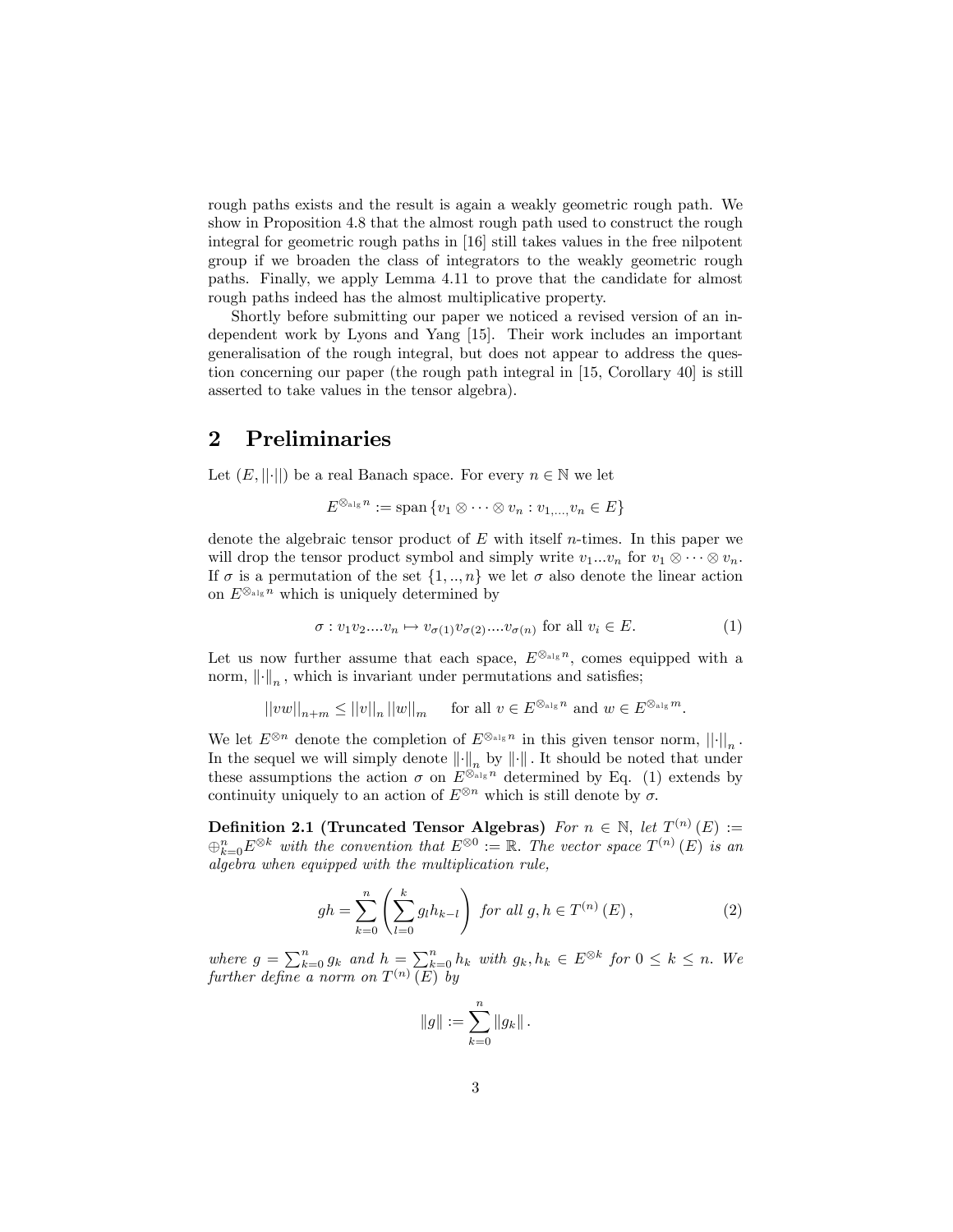**Lemma 2.2**  $T^{(n)}(E)$  is a Banach algebra.

**Proof.** It is clear that  $(T^{(n)}(E), \|\cdot\|)$  is complete and hence a Banach space. It is a Banach algebra because the sub-multiplicative property of the tensor norms implies for  $g, h \in T^{(n)}(E)$  that

$$
||gh|| = \sum_{k=0}^{n} \left\| \sum_{l=0}^{k} g_l h_{k-l} \right\| \le \sum_{k=0}^{n} \sum_{l=0}^{k} ||g_l h_{k-l}|| \le \sum_{k=0}^{n} \sum_{l=0}^{k} ||g_l|| ||h_{k-l}|| \le ||g|| ||h||.
$$
\n(3)

**Remark 2.3** As with all associative algebras we may view  $T^{(n)}(E)$  as Lie algebra with Lie bracket given by the **commutator**;

$$
[A, B] = AB - BA, \text{ for } A, B \in T^{(n)}(E). \tag{4}
$$

;

We will also let, for  $A \in T^{(n)}(E)$ ,  $ad_A : T^{(n)}(E) \rightarrow T^{(n)}(E)$  denotes the adjoint operator  $ad_A B := [A, B]$ .

The following two closed subsets  $T^{(n)}(E)$  will play an important role in what follows

$$
T_0^{(n)} := \left\{ A \in T^{(n)}(E) : \pi_0(A) = 0 \right\} \text{ and}
$$
  

$$
T_1^{(n)} := \left\{ g \in T^{(n)}(E) : \pi_0(g) = 1 \right\} = 1 + T_0^{(n)}
$$

where  $\pi_0 : T^{(n)}(E) \to \mathbb{R}$  is the natural projection onto  $E^{\otimes 0} = \mathbb{R}$ . The set  $T_0^{(n)}$  is a closed subalgebra of  $T^{(n)}(E)$  and hence is also a Banach algebra while  $T_1^{(n)}$  is a closed affine subspace of  $T^{(n)}(E)$ . More importantly  $T_0^{(n)}$  is a Lie subalgebra of  $T^{(n)}(E)$  and  $T_1^{(n)}$  is a group under the algebra multiplication in  $T^{(n)}(E)$  [For example, if  $A \in T_0^{(n)}$  then  $(1 + A)^{-1} = \sum_{k=0}^n (-1)^k A^k$ .

**Theorem 2.4** The map  $\exp^{(n)}: T_0^{(n)} \rightarrow T_1^{(n)}$  is a diffeomorphism of affine spaces and the inverse is given by  $log^{(n)}$  where

$$
\exp^{(n)}(A) = \sum_{k=0}^{n} \frac{1}{k!} A^k
$$
 and  $\log^{(n)}(g) = \sum_{k=1}^{n} \frac{(-1)^{k+1}}{k} (g-1)^k$ .

**Proof.** The smoothness of  $exp^{(n)}$  and  $log^{(n)}$  follows from the smoothness of the polynomial functions in the Banach algebra. The fact that  $\exp^{(n)}$  and  $\log^{(n)}$ are mutually inverse is standard, see for example  $(3.13)$  of [17].

Remark 2.5 When no confusion is likely to arise we will simply write  $\exp$  and  $\log for \exp^{(n)}$  and  $\log^{(n)}$  respectively.

**Corollary 2.6** If  $\mathfrak{g} \subset T_0^{(n)}$  is a Lie sub-algebra of  $T_0^{(n)}$ , then  $\bar{\mathfrak{g}} \subset T_0^{(n)}$  is a Lie algebra and  $G_{\mathfrak{g}} := \exp\left(\overline{\mathfrak{g}}\right) = \overline{\exp\left(\mathfrak{g}\right)}$  is a closed sub-group of  $T_1^{(n)}$ .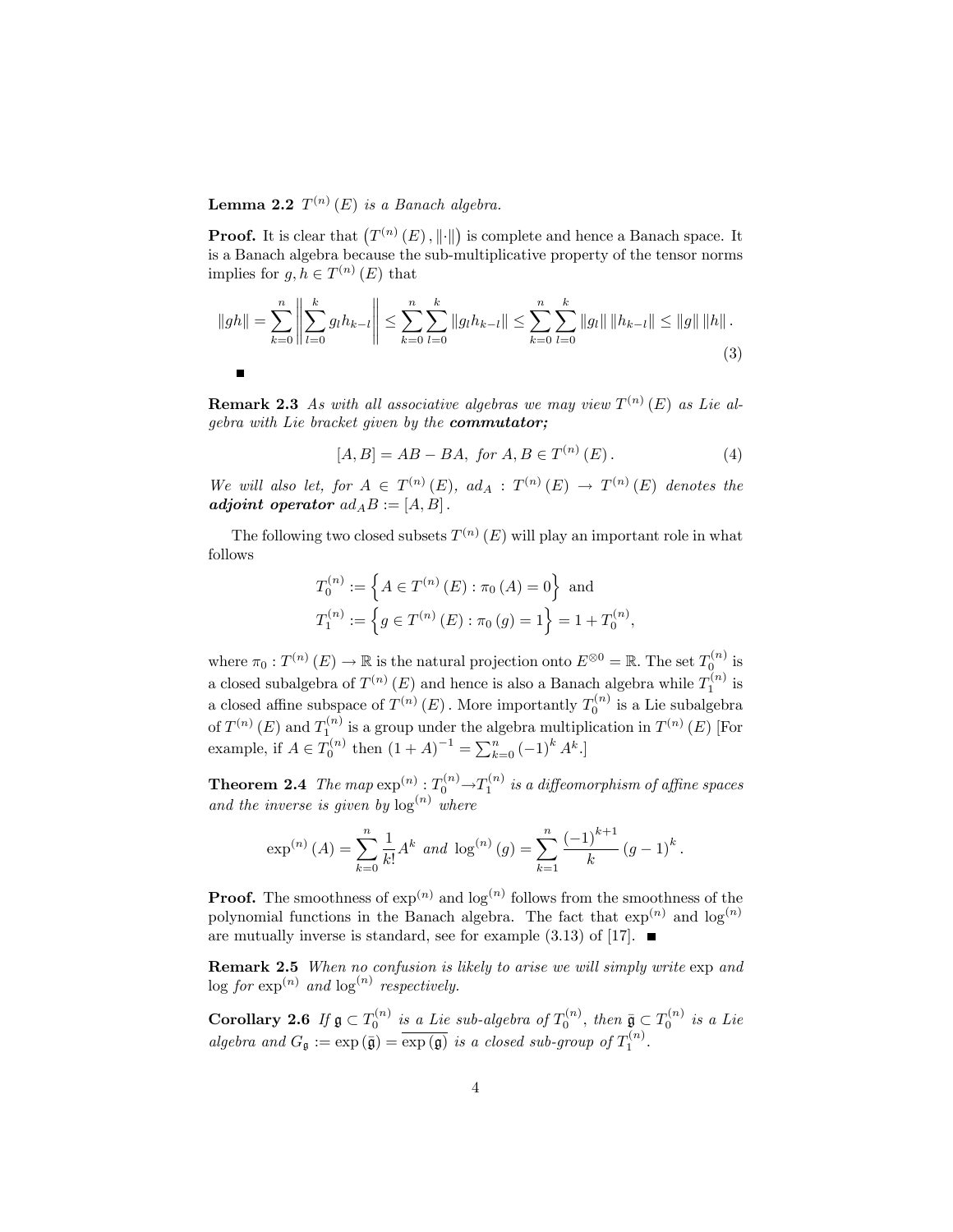**Proof.** Because the bracket operation in Eq.  $(4)$  is continuous one easily verifies that  $\bar{\mathfrak{g}}$  is still a (necessarily nilpotent and closed) Lie subalgebra. Since  $\exp$ :  $T_0^{(n)} \rightarrow T_1^{(n)}$  is a homeomorphism (Theorem 2.4), it follows that  $\exp(\bar{\mathfrak{g}}) = \overline{\exp(\mathfrak{g})}$ which is a closed subset of  $T_1^{(n)}$ . To see that  $G_{\mathfrak{g}}$  is a group we need to know that  $C := \log (e^A e^B) \in \bar{\mathfrak{g}}$  whenever  $A, B \in \bar{\mathfrak{g}}$ . This however is a consequence of the Campbell-Baker-Hausdorff-Dynkin formula (see for example [18]).<sup>1</sup>

For our purposes we will most interested in the following Lie sub-algebra  $T_0^{(n)}$ .

**Definition 2.7** For  $n \in \mathbb{N}$ , let Lie<sub>n</sub>  $(E)$  denote the Lie subalgebra generated by E inside of  $T_0^{(n)}$ .

It is well known and easy to check, using  $ad_{[A,B]} = ad_A ad_B - ad_B ad_A$  for all  $A, B \in T_0^{(n)}$ , that Lie<sub>n</sub>  $(E)$  may be described explicitly as

$$
Lie_n(E) = \bigoplus_{k=1}^n \text{span}\left\{ ad_{A_1} \dots ad_{A_{k-1}} A_k : A_1, ..., A_n \in E \right\}.
$$
 (5)

**Remark 2.8** For  $n \leq m$  we may identify  $T^{(n)}(E)$  as a subspace of  $T^{(m)}(E)$ and therefore from (5) we may regard  $\text{Lie}_n(E)$  as a subspace of  $\text{Lie}_m(E)$ . However, it should be noted that if  $n < m$ , Lie<sub>n</sub>  $(E)$  is **not** a Lie subalgebra of  $\text{Lie}_m(E)$ .

**Definition 2.9** For  $n \in \mathbb{N}$  let  $G_{alg}^{(n)}(E) := \exp(\mathrm{Lie}_n(E))$  and

$$
G^{(n)}\left(E\right) := \overline{G_{alg}^{(n)}\left(E\right)} = \exp\left(\overline{\mathrm{Lie}_n\left(E\right)}\right) \subset T_1^{(n)}
$$

be the closure of  $G_{alg}^{(n)}(E)$  in  $T^{(n)}(E)$ . [As Lie<sub>n</sub> (E) is a Lie sub-algebra of  $T_0^{(n)}$ , Corollary 2.6 guarantees  $G^{(n)}(E)$  is a closed sub-group of  $T_1^{(n)}$ .

**Remark 2.10** When E is finite dimensional  $G^{(n)}(E) = \exp(\mathrm{Lie}_n(E))$ . Moreover, in this case, it is well known (see e.g. Proposition 2.27 of  $[16]$ ) that as a set  $G^{(n)}(E)$  conincides with the range of the step-n signature map,  $S_n$ , defined on the set of continuous functions  $x : [0,1] \to E$  of bounded variation by

$$
S_n(x) = 1 + \sum_{k=1}^n \int_{0 < t_1 < \ldots < t_k < 1} dx_{t_1} \otimes \ldots \otimes dx_{t_k}.
$$

Under this characterisation if  $g = S_n(x)$  and  $h = S_n(y)$  are elements of  $G^{(n)}(E)$  then

$$
gh = S_n (x * y),
$$

where  $x * y$  denotes the concatentation of the paths x and y, reparametrised to give a path over [0,1]. The inverse operation is given by  $g^{-1} = S_n(\overleftarrow{x})$ , where  $\overleftarrow{x}_t := x_{1-t}$  denotes x run backwards in time.

<sup>&</sup>lt;sup>1</sup>The results in [18] are valid in our infinite dimensional setting. However this infinite dimensional analysis may be avoided because inside the nilpotent Lie algebra,  $T_0$ , the Lie algebra generated by  $A, B \in \overline{\mathfrak{g}}$  is finite dimensional.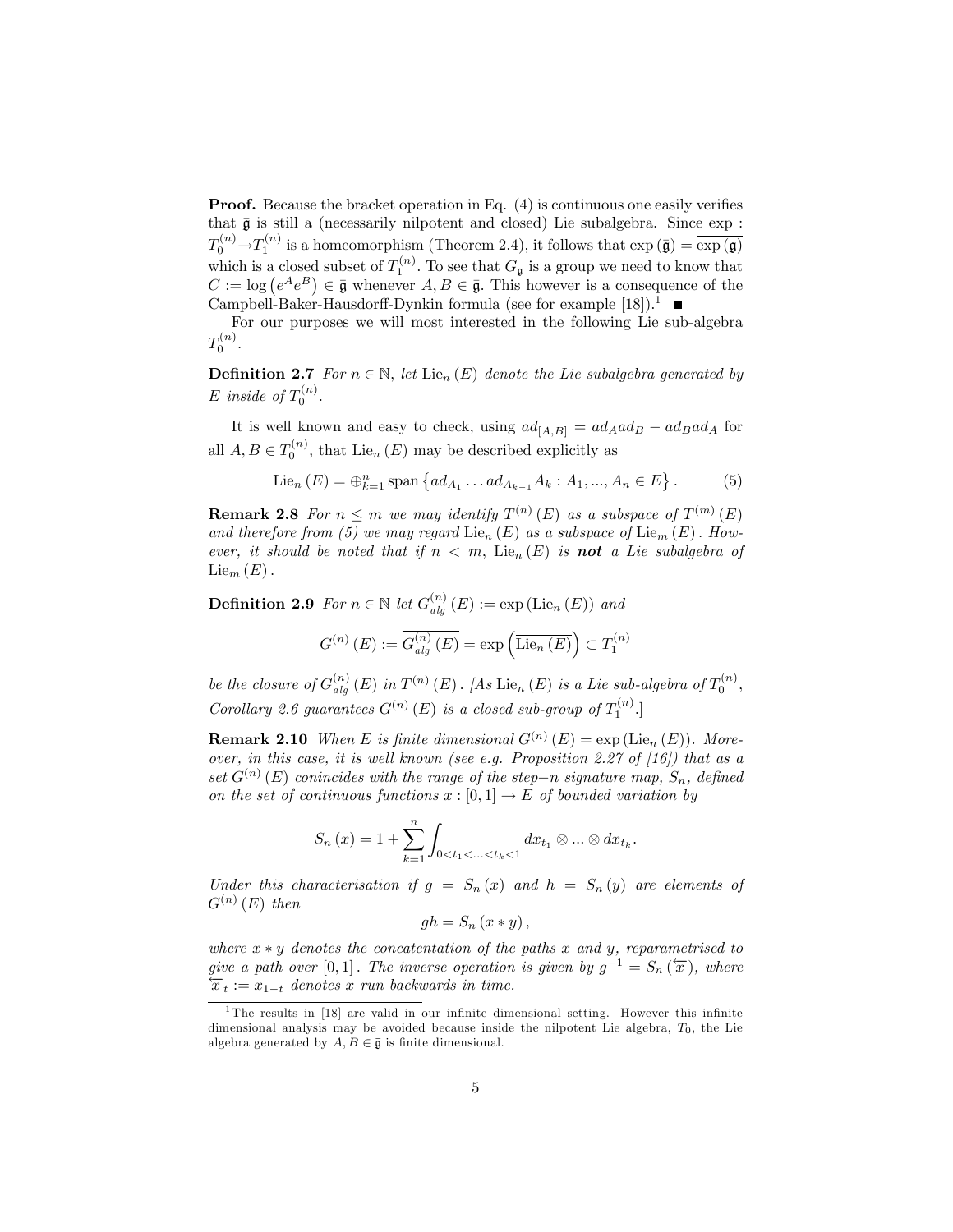Finally, we recall the notion of Lip- $\gamma$  functions in the sense of Stein, see e.g. [16, Definition 1.21].

**Definition 2.11** Let  $k \geq 1$  an integer and  $\gamma \in (k, k + 1]$ . Let E, W be Banach spaces,  $F \subset E$ , and  $\alpha : F \to W$  a function. Furthermore for  $j = 1, \dots k$  let

$$
\alpha^j : F \to L(E^{\otimes j}, W)
$$

be symmetric  $k-$  linear mappings from  $E$  to  $W$ . We say that the collection  $(\alpha^0 = \alpha, \alpha^1, \ldots, \alpha^k)$  is in  $Lip(\gamma, F)$  if there exists a constant M such that for each  $j = 0, \ldots, k$ 

$$
\sup_{x\in F}\left|\alpha^{j}\left(x\right)\right|\leq M
$$

and there exist functions  $R_j: E \times E \to L(E^{\otimes j}, W)$  such that for all  $x, y \in F$ and each  $v \in E$ 

$$
\alpha^{j}(y)(v) = \sum_{l=0}^{k-j} \frac{1}{l!} \alpha^{j+l}(x) \left(v \otimes (y-x)^{\otimes l}\right) + R_{j}(x,y)(v)
$$

and

$$
|R_j(x,y)| \le M |x-y|^{\gamma - j}.
$$

The smallest constant  $M$  for which these inequalities hold defines a norm on  $Lip(\gamma, F)$ .

**Remark 2.12** Intuitively the notion of Lip- $\gamma$  captures that a function is well approximated by polynomials of degree up to k. In the case where  $F$  is an open set, the  $\alpha^j$  are uniquely identified as the j<sup>th</sup> derivative  $\alpha$  (which have to exist in that case). We usually say  $\alpha \in Lip(\gamma, F)$ , without referring to  $(\alpha^{0} = \alpha, \alpha^{1}, \ldots, \alpha^{k})$ .

## 3 Almost rough paths and Lyons' extension theorem

Define the simplex

$$
\Delta := \left\{ (s, t) \in \mathbb{R}^2 : 0 \le s \le t \le T \right\}.
$$

We recall that for  $p > 1$  a ( $\omega$ -controlled) p-rough path is a multiplicative functional  $\mathbf{X} := 1 + \sum_{i=1}^{\lfloor p \rfloor} \mathbf{X}^i : \Delta \to T^{(\lfloor p \rfloor)}(E)$  for which there exists a control<sup>2</sup>  $\omega$ , such that:

$$
\left\|\mathbf{X}_{s,t}^{i}\right\| \leq \omega\left(s,t\right)^{i/p}, \forall i = 1, \dots, \lfloor p \rfloor \text{ and } \forall \left(s,t\right) \in \Delta. \tag{6}
$$

<sup>&</sup>lt;sup>2</sup>A control  $\omega : \Delta \to [0,\infty)$  is a continuous, superadditive function which vanishes on the diagonal.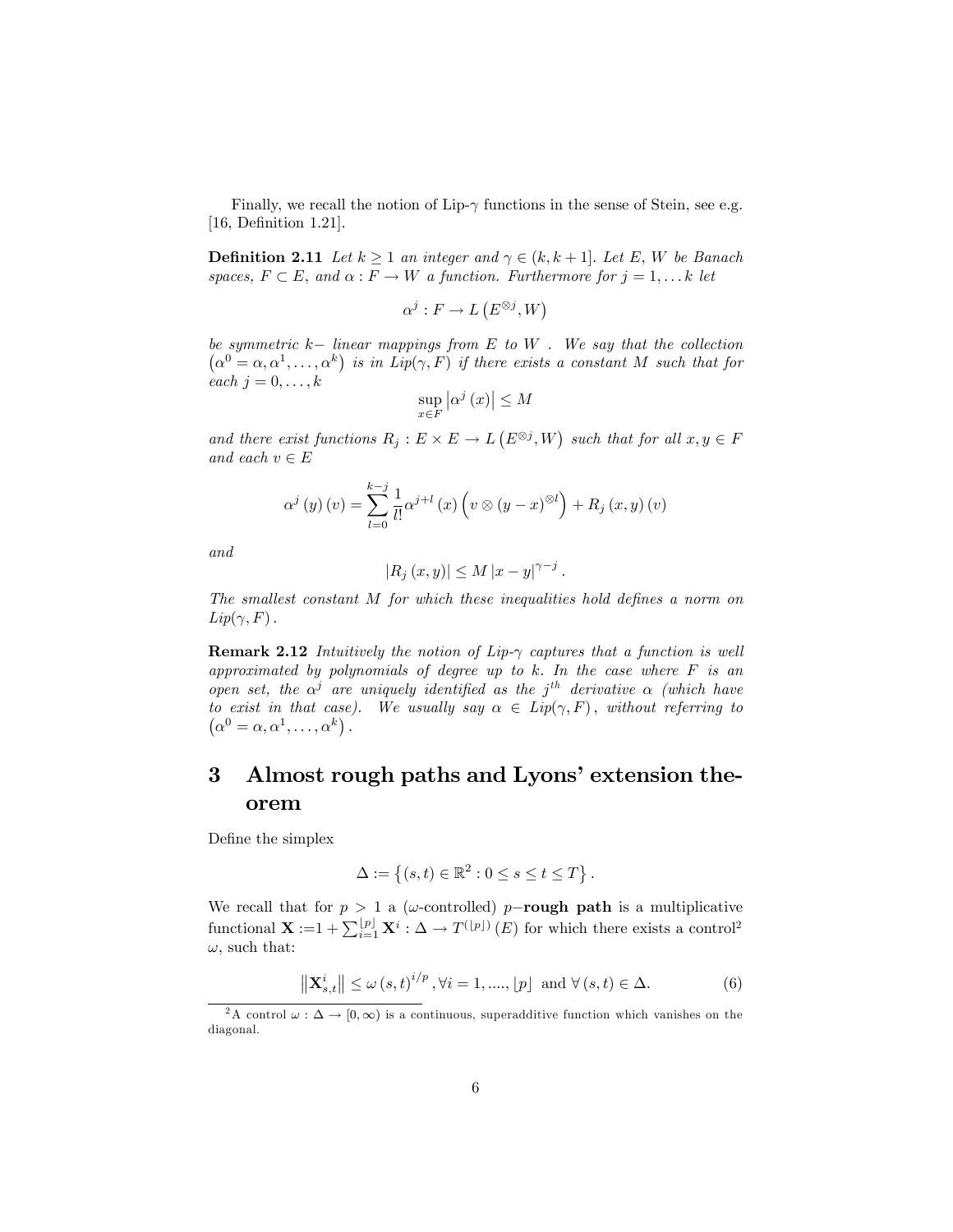[The multiplicative property of **X** means that  $\mathbf{X}_{st}\mathbf{X}_{tu} = \mathbf{X}_{su}$  for all  $0 \leq s \leq$  $t \leq u < \infty$ . If such an **X** in addition satisfies  $\mathbf{X}_{s,t} \in G^{[p]}(E)$   $\forall$   $(s,t) \in \Delta$  we say that **X** is weakly geometric. We denote the set of p-rough paths on  $E$  by  $\Omega_p(E)$  and write  $W\Omega_p(E)$  for the weakly geometric rough paths.

In applications it is often easy to find an approximation to a rough path which has the necessary regularity but which fails to be multiplicative. In these circumstances one may nonetheless be able to identify a rough path which is close to this approximation. To do this in a unique way we must demand  $-$  in a quantitative way  $-$  that the approximation was not all that far from being multiplicative. This motivates the following definition which is again due to Lyons [13].

**Definition 3.1** Let  $\theta > 1$  and  $p > 1$ . A  $\theta$  -**almost p-rough path** is a function  $\mathbf{X} := 1 + \sum_{i=1}^{\lfloor p \rfloor} \mathbf{X}^i : \Delta \to T^{(\lfloor p \rfloor)}(E)$  for which there exists a control  $\omega$  such that

1. 
$$
\|\mathbf{X}_{s,t}^i\| \le \omega(s,t)^{i/p}, \forall i = 1, ..., \lfloor p \rfloor, \forall (s,t) \in \Delta, \text{ and}
$$
  
\n2.  $\|\mathbf{X}_{s,t}^i - [\mathbf{X}_{s,u}\mathbf{X}_{u,t}]^i\| \le \omega(s,t)^\theta, \forall i = 1, ..., \lfloor p \rfloor, \forall 0 \le s \le u \le t \le T.$ 

If we wish to emphasise  $\omega$  as well as  $\theta$  and p we will call such an **X** an  $(\omega, p, \theta)$  – almost rough path. If there exists some  $\theta > 1$  for which **X** is a  $\theta$  $-almost$  p rough path then we say  $X$  is an almost p rough path

We will frequently make use of the following notation.

**Notation 3.2** Given a function,  $\mathbf{X}: \Delta \to T^{(\lfloor p \rfloor)}(E)$  and a partition,

$$
\Pi = \{ s = t_0 < t_1 < \cdots < t_r = t \},
$$

 $of [s, t]$ , let

$$
\mathbf{X}(\Pi) := \prod_{\tau \in \Pi} \mathbf{X}_{\tau_{-},\tau} := \mathbf{X}_{t_0,t_1} \mathbf{X}_{t_1,t_2} \dots \mathbf{X}_{t_{r-1},t_r}.
$$
 (7)

Furthermore, given a partition,  $\Pi$ , of  $[0, T]$  and  $(s, t) \in \Delta$  let  $\Pi_{[s,t]}$  denote the partition of  $[s, t]$  given by

$$
\Pi_{[s,t]} = \{s,t\} \cup (\Pi \cap [s,t])
$$

and then define

$$
\mathbf{X}(\Pi)_{st} := \mathbf{X}(\Pi_{[s,t]}) = \prod_{\tau \in \Pi_{[s,t]}} \mathbf{X}_{\tau_{-},\tau}.
$$
 (8)

A key result in Lyons' development of rough integration theory is the one which, as mentioned above, identifies a unique rough path which is close to an almost rough path.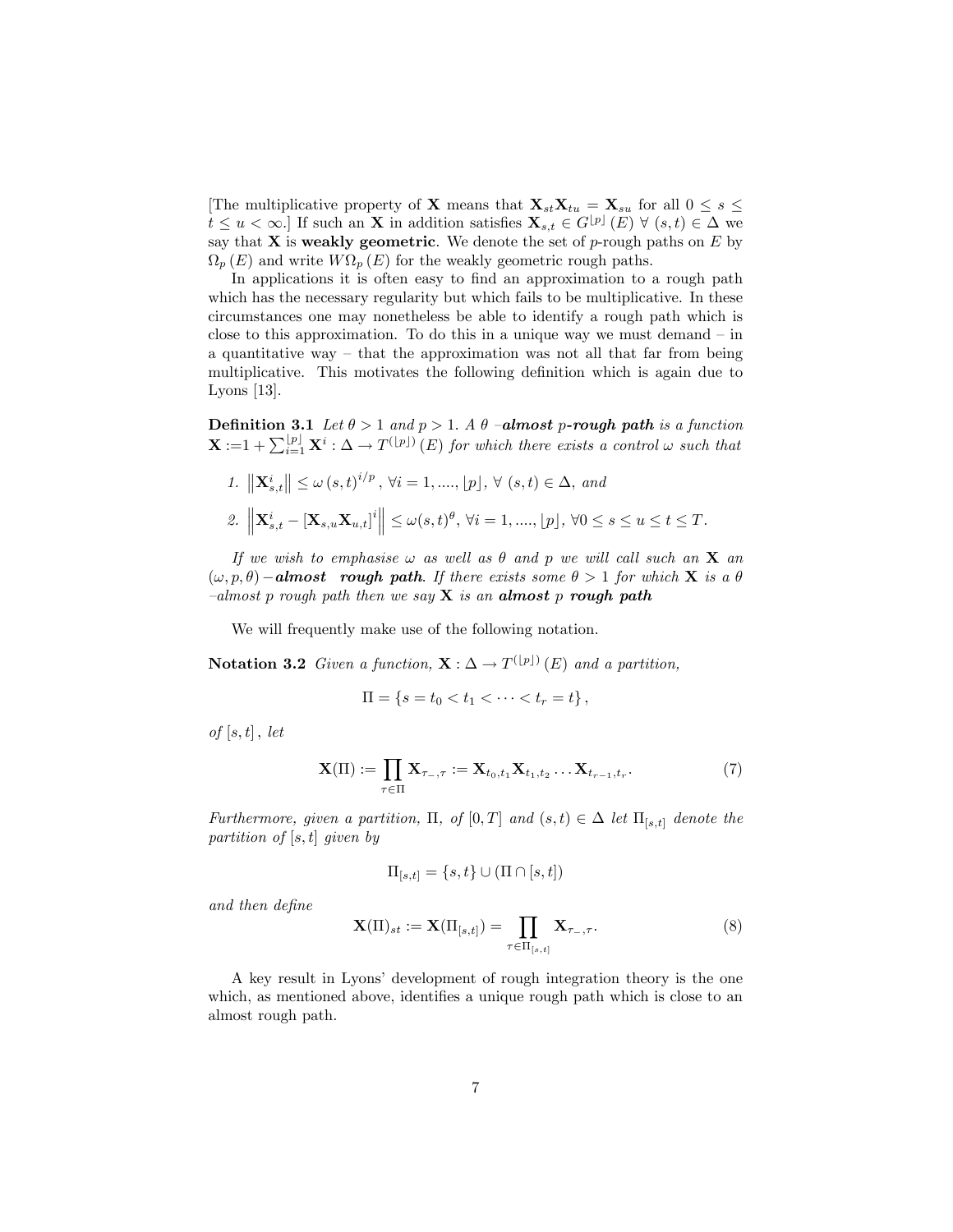Theorem 3.3 (Lyons [13, Theorem 3.3.1]) If  $X : \Delta \to T^{(\lfloor p \rfloor)}(E)$  is a an  $(\omega, p, \theta)$  – almost rough path then there exists a unique  $\mathbf{\tilde{X}} \in \Omega_p(E)$  such that

$$
\max_{i=1,\ldots,\lfloor p\rfloor} \sup_{(s,t)\in\Delta} \frac{\left\| \mathbf{X}_{s,t}^i - \tilde{\mathbf{X}}_{s,t}^i \right\|}{\omega\left(s,t\right)^\theta} < \infty,\tag{9}
$$

where by convention, in such formulas, we define  $0/0$  to be 0.

Proof. The full proof of this result may be found in [13, Theorem 3.3.1], [14, Theorem 3.2.1] or [16, Theorem 4.3]. We recall and outline the construction of  $\hat{\mathbf{X}}$  given in these references.

First one shows that the following limit exists,

$$
1+\tilde{\mathbf{X}}_{s,t}^{1}:=\lim_{|\Pi|\to 0}\left(1+\mathbf{X}^{1}\right)\left(\Pi_{[s,t]}\right),
$$

 $\left\{1+\tilde{\mathbf{X}}_{s,t}^{1}\right\}_{(s,t)\in\Delta_{T}}$  is multiplicative, and that Eq. (9) holds for  $i=1$ . The proof is then Önished by induction. In more detail, one assumes that for some  $1 \leq j < \lfloor p \rfloor$  we have constructed  $\left\{ \mathbf{\tilde{X}}_{s,t}^i \right\}_{i=1}^j$  so that

$$
\tilde{\mathbf{X}}^{\leq j} := \left\{ \tilde{\mathbf{X}}_{s,t}^{\leq j} = 1 + \tilde{\mathbf{X}}_{s,t}^1 + \dots + \tilde{\mathbf{X}}_{s,t}^j \right\}_{(s,t) \in \Delta_T} \tag{10}
$$

is multiplicative and Eq. (9) holds for  $1 \leq i \leq j$ . It is then shown that  $\tilde{\mathbf{X}}_{s,t}^{j+1}$ may be constructed by the following limit,

$$
\mathbf{\tilde{X}}_{s,t}^{\leq j} + \mathbf{\tilde{X}}_{s,t}^{j+1} = \lim_{|\Pi| \to 0} \left[ \left( \mathbf{\tilde{X}}_{s,t}^{\leq j} + \mathbf{X}_{s,t}^{j+1} \right) \left( \Pi_{[s,t]} \right) \right]^{\leq j+1}.
$$

For our purposes, we would like to strengthen this result to demonstrate that if the almost rough path takes values in the group  $G^{(\lfloor p\rfloor)}$  the uniquely associated rough path remains in the group as well. To this end, it will be useful to see that the inductive construction of  $X$  in Theorem 3.3 may be replaced by a limiting construction which constructs all components of  $X$  in one step. This will be the content of Proposition 3.5 below. In preparation we require the following simple lemma which is easily proved by induction.

**Lemma 3.4** Suppose  $a_1, \ldots, a_r$  and  $b_1, \ldots, b_r$  are elements of an associative algebra, A; then

$$
a_1 \dots a_r - b_1 \dots b_r = \sum_{i=1}^r b_1 \dots b_{i-1} (a_i - b_i) a_{i+1} \dots a_r \tag{11}
$$

where  $b_1 \t ... b_{i-1} := 1$  when  $i = 1$  and  $a_{i+1} ... a_r = 1$  when  $i = r$ .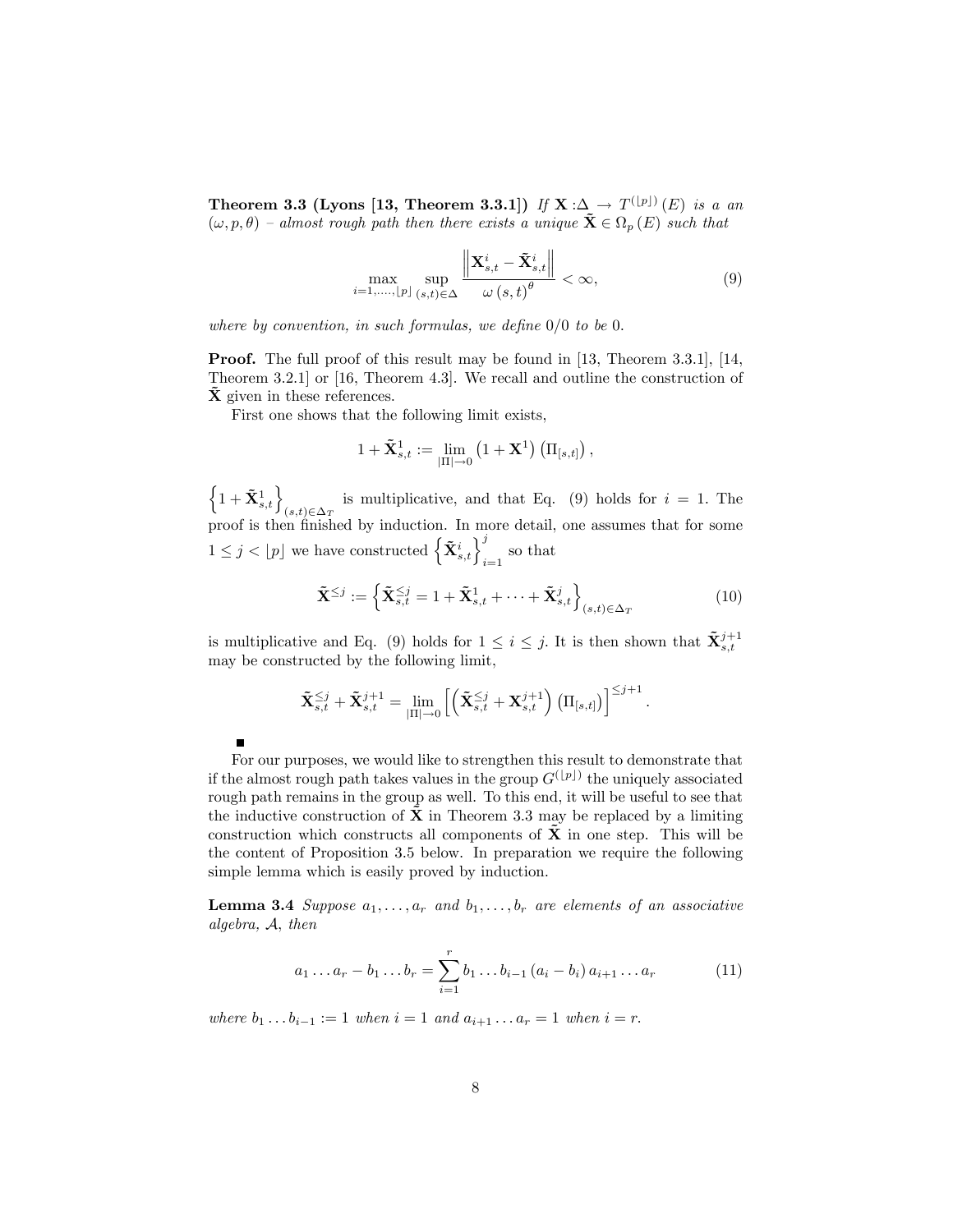**Proposition 3.5** Suppose  $\mathbf{X}: \Delta \to T^{(\lfloor p \rfloor)}(E)$  is a  $\theta$  - almost p - rough path and  $\mathbf{\tilde{X}} \in \Omega_p(E)$  is the unique p-rough path (as in Theorem 3.3) such that

$$
\max_{i=1,..., \lfloor p\rfloor} \sup_{(s,t)\in \Delta} \frac{\left\| {\bf X}^i_{s,t} - \tilde{\bf X}^i_{s,t} \right\|}{\omega\left(s,t\right)^{\theta}} < \infty
$$

Then  $\tilde{\mathbf{X}}_{st}$  may be computed as  $\tilde{\mathbf{X}}_{st} = \lim_{|\Pi| \to 0} \mathbf{X} (\Pi)_{st}$ .

**Proof.** From the proof of Theorem 3.3 we know that  $\mathbf{\tilde{X}}_{st}^{\leq 1} = \lim_{|\Pi| \to 0} \mathbf{X}(\Pi)_{st}^{\leq 1}$ . We now show by induction on  $j$  that

$$
\tilde{\mathbf{X}}_{st}^{\leq j} = \lim_{|\Pi| \to 0} \mathbf{X}(\Pi)_{st}^{\leq j} \text{ for } 1 \leq j \leq \lfloor p \rfloor,
$$

where  $\tilde{\mathbf{X}}^{\leq j}$  and  $\mathbf{X}^{\leq j}$  are defined as in (10). To this end, suppose that for some  $1 \leq i < |p|$  we have already shown,

$$
\tilde{\mathbf{X}}_{st}^{\leq i} = \lim_{|\Pi| \to 0} \mathbf{X} \left( \Pi \right)_{st}^{\leq i} . \tag{12}
$$

If we set  $\mathbf{Z}_{st} = \tilde{\mathbf{X}}_{st}^{\leq i} + \mathbf{X}_{st}^{i+1}$ , the construction used in Theorem 3.3 then shows

$$
\tilde{\mathbf{X}}_{st}^{\leq i+1} = \lim_{|\Pi| \to 0} \mathbf{Z}(\Pi)_{st}^{\leq i+1}.
$$
 (13)

Letting  $\Pi = \{s = t_0 < t_1 < \cdots < t_r = t\}$  be a partition of  $[s, t]$ , we then have by Lemma 3.4 that

$$
\mathbf{Z}(\Pi)^{\leq i+1} - \mathbf{X}(\Pi)^{\leq i+1}
$$
\n
$$
= [\mathbf{Z}_{t_0, t_1} \mathbf{Z}_{t_1, t_2} \dots \mathbf{Z}_{t_{r-1}, t_r} - \mathbf{X}_{t_0, t_1} \mathbf{X}_{t_1, t_2} \dots \mathbf{X}_{t_{r-1}, t_r}]^{\leq i+1}
$$
\n
$$
= \sum_{j=1}^r [\mathbf{Z}_{t_0 t_1} \dots \mathbf{Z}_{t_{j-2} t_{j-1}} (\mathbf{X}_{t_{j-1} t_j} - \mathbf{Z}_{t_{j-1} t_j}) \mathbf{X}_{t_j t_{j+1}} \dots \mathbf{X}_{t_{r-1} t_r}]^{\leq i+1}
$$
\n
$$
= \sum_{j=1}^r [\mathbf{Z}_{t_0 t_1} \dots \mathbf{Z}_{t_{j-2} t_{j-1}} (\mathbf{X}_{t_{j-1} t_j}^{\leq i} - \mathbf{Z}_{t_{j-1} t_j}^{\leq i}) \mathbf{X}_{t_j t_{j+1}} \dots \mathbf{X}_{t_{r-1} t_r}]^{\leq i+1}
$$

wherein we work relative to the truncated tensor algebra,  $T^{(i+1)}(E)$ . Therefore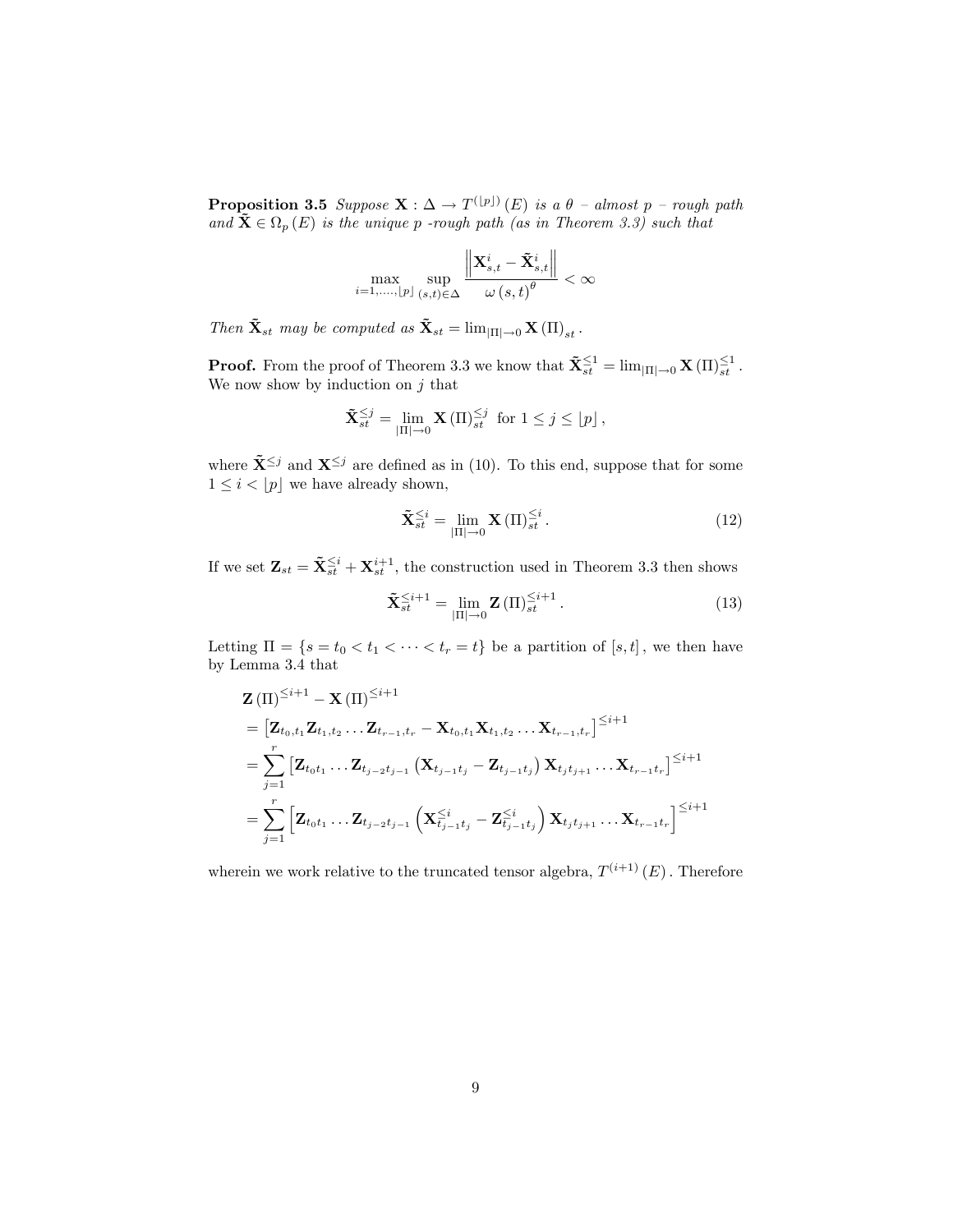it follows that

$$
\| \mathbf{Z}(\Pi)^{\leq i+1} - \mathbf{X}(\Pi)^{\leq i+1} \| \n\leq \sum_{j=1}^{r} \left\| \left[ \mathbf{Z}_{t_0 t_1} \dots \mathbf{Z}_{t_{j-2} t_{j-1}} \left( \mathbf{X}_{t_{j-1} t_j}^{\leq i} - \mathbf{Z}_{t_{j-1} t_j}^{\leq i} \right) \mathbf{X}_{t_j t_{j+1}} \dots \mathbf{X}_{t_{r-1} t_r} \right]^{ \leq i+1} \right\| \n= \sum_{j=1}^{r} \left\| \left[ \mathbf{Z}_{t_0 t_{j-1}} \left( \mathbf{X}_{t_{j-1} t_j}^{\leq i} - \mathbf{Z}_{t_{j-1} t_j}^{\leq i} \right) \mathbf{X}_{t_j t_r} \right]^{ \leq i+1} \right\| \n\leq \sum_{j=1}^{r} \left\| \mathbf{Z}_{t_0 t_{j-1}} \right\| \left\| \mathbf{X}_{t_{j-1} t_j}^{\leq i} - \mathbf{Z}_{t_{j-1} t_j}^{\leq i} \right\| \left\| \mathbf{X}_{t_j t_r}^{\leq i+1} \right\| \n\leq C \sum_{j=1}^{r} \omega(t_{j-1}, t_j)^{\theta}
$$
\n(14)

wherein we have used  $Z$  and  $X$  are bounded and Theorem 3.3 to conclude,

$$
\left\| \mathbf{X}_{t_{j-1}t_j}^{\leq i} - \mathbf{Z}_{t_{j-1}t_j}^{\leq i} \right\| = \left\| \mathbf{X}_{t_{j-1}t_j}^{\leq i} - \tilde{\mathbf{X}}_{t_{j-1}t_j}^{\leq i} \right\| \leq C \omega (t_{j-1}t_j)^{\theta}
$$

in the last inequality. Since,

$$
\sum_{j=1}^{r} \omega(t_{j-1}, t_j)^{\theta} \le \max_{j} \omega(t_{j-1}, t_j)^{\theta-1} \sum_{j=1}^{r} \omega(t_{j-1}, t_j)
$$
  

$$
\le \max_{j} \omega(t_{j-1}, t_j)^{\theta-1} \omega(s, t) \to 0 \text{ as } |\Pi| \to 0
$$

we may now conclude from Eq. (14) that

$$
\lim_{\left|\Pi\right|\to 0} \left\| \mathbf{Z}\left(\Pi\right)^{\leq i+1} - \mathbf{X}\left(\Pi\right)^{\leq i+1} \right\| = 0
$$

which combined with Eq. (13) shows

$$
\tilde{\mathbf{X}}_{st}^{\leq i+1} = \lim_{|\Pi| \to 0} \mathbf{Z}(\Pi)_{st}^{\leq i+1} = \lim_{|\Pi| \to 0} \mathbf{X}(\Pi)_{st}^{\leq i+1}.
$$

This completes the induction step and hence the proof of the theorem.  $\blacksquare$ 

As the group  $G^{(\lfloor p\rfloor)}(E)$  is closed the following corollary is an immediate consequence of the preceding proposition.

Corollary 3.6 With the notation and assumptions of Proposition 3.5 suppose that **X** takes values in  $G^{([p])}(E)$ . Then we have  $\mathbf{X} \in W\Omega_p(E)$ .

In fact, it turns out that if the almost  $p$ -rough path we start with happens to be only approximately in  $G^{(\lfloor p\rfloor)}(E)$ , the associated rough path is still in  $W\Omega_p(E)$ . To make this precise we first need to define what we mean by a path being approximately in the group. In the following let  $n := \lfloor p \rfloor$ .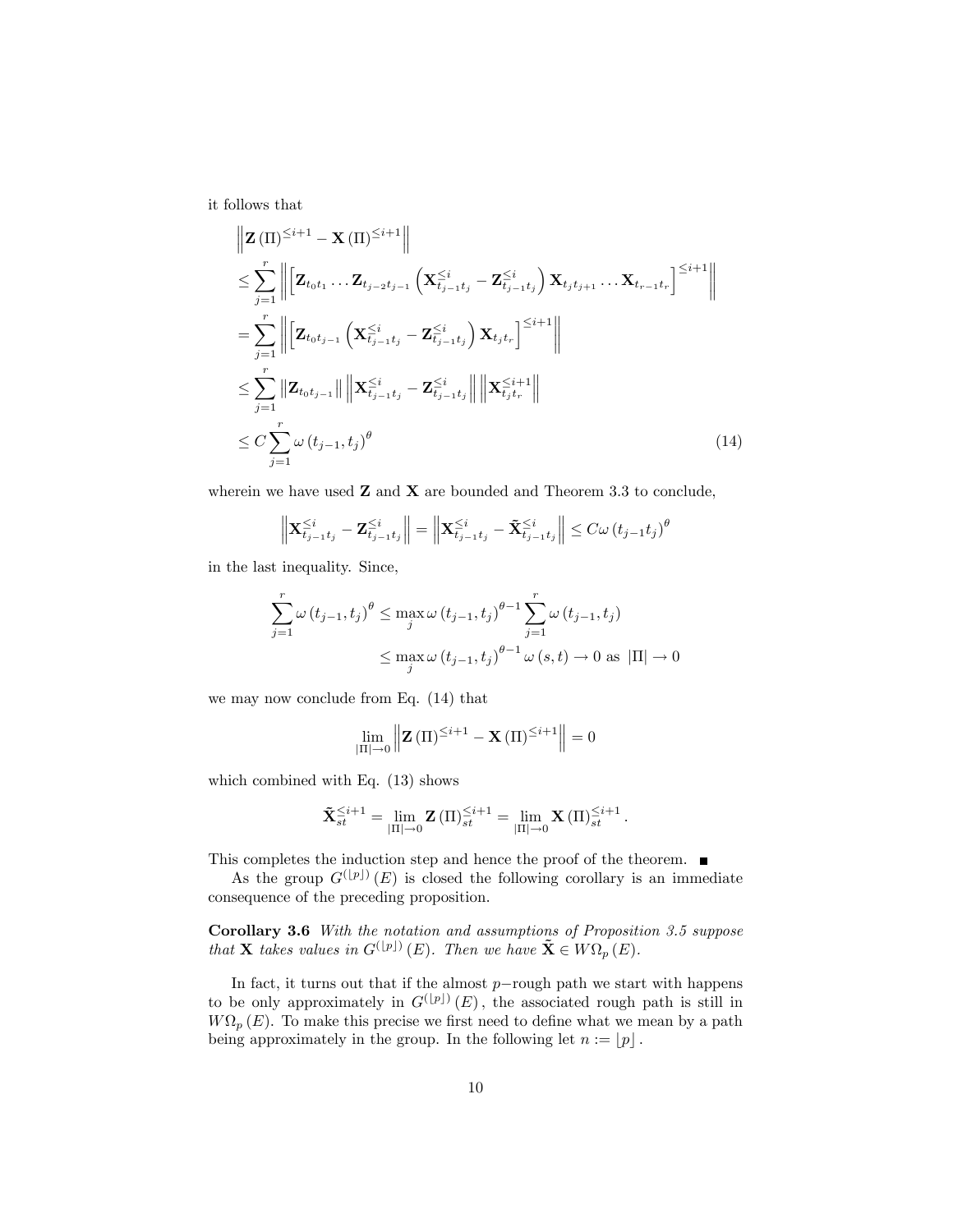**Definition 3.7** Given a control  $\omega$ , we say a path  $\mathbf{X} := 1 + \sum_{i=1}^{n} \mathbf{X}^i : \Delta \rightarrow$  $T^{(n)}(E)$  is  $\theta$ - approximately in  $G^{(n)}(E)$  if there exists  $\mathbf{Y}: \Delta \to \overline{\mathrm{Lie}_n(E)}$ such that  $\mathbf{r}$ 

$$
\max_{i=1,\ldots,n} \sup_{(s,t)\in\Delta} \frac{\left\| \left[ \log \left( \mathbf{X}_{s,t} \right) - \mathbf{Y}_{s,t} \right]^i \right\|}{\omega \left( s,t \right)^{\theta}} < \infty. \tag{15}
$$

**Theorem 3.8** Let  $p > 1$  be a real number, let  $n := |p|$  and suppose **X** is a  $\theta$ -almost p-rough path that is  $\theta$ -approximately in  $G^{(n)}(E)$ . Then the unique  $p$ -rough path which is close to **X** is weakly geometric.

**Proof.** Let **Y** be as in Definition 3.7 and  $\hat{\mathbf{X}}_{s,t} := \exp (\mathbf{Y}_{s,t}) \in G^{(n)}$ . The exponential function is locally Lipschitz with respect to the tensor norm on  $T^{(n)}(E)$  and it therefore follows from (15) that

$$
\max_{i=1,\ldots,n} \sup_{(s,t)\in\Delta} \frac{\left\| \mathbf{X}_{s,t}^i - \hat{\mathbf{X}}_{s,t}^i \right\|}{\omega \left(s,t\right)^{\theta}} < \infty \tag{16}
$$

and up to a constant  $K_{\theta}(\omega(0,T))$  that  $\hat{\mathbf{X}}$  is controlled by  $\omega$ . Also note that

$$
\begin{aligned} \left(\mathbf{X}_{s,u}\hat{\mathbf{X}}_{u,t}\right)^i - \left(\hat{\mathbf{X}}_{s,u}\hat{\mathbf{X}}_{u,t}\right)^i &= \sum_{j=0}^i \mathbf{X}_{s,u}^j\hat{\mathbf{X}}_{u,t}^{i-j} - \sum_{j=0}^i \hat{\mathbf{X}}_{s,u}^j\hat{\mathbf{X}}_{u,t}^{i-j} \\ &= \sum_{j=0}^i \left(\mathbf{X}_{s,u}^j - \hat{\mathbf{X}}_{s,u}^j\right)\hat{\mathbf{X}}_{u,t}^{i-j} \end{aligned}
$$

and therefore

$$
\left\| \left( \mathbf{X}_{s,u} \hat{\mathbf{X}}_{u,t} \right)^i - \left( \hat{\mathbf{X}}_{s,u} \hat{\mathbf{X}}_{u,t} \right)^i \right\| \leq i K_\theta \left( \omega\left(0,T\right) \right) \omega\left(s,u\right)^\theta \omega\left(0,T\right).
$$

As a similar estimate also holds for the difference of  $\left(\mathbf{X}_{s,u}\mathbf{X}_{u,t}\right)^i$  and  $\left(\mathbf{X}_{s,u}\mathbf{\hat{X}}_{u,t}\right)^i$ we may deduce using the triangle inequality that  $\hat{\mathbf{X}}_{s,t}$  is also almost multiplicative and therefore is a  $\theta$ -almost p-rough path. From Proposition 3.5 we see that the rough path  $\tilde{\mathbf{X}}$  associated to  $\hat{\mathbf{X}}$  is given by

$$
\tilde{\mathbf{X}}_{s,t}=\lim_{|\Pi|\to 0}\prod_{\tau_{j}\in\Pi}\hat{\mathbf{X}}_{\tau_{j-1},\tau_{j}}\in G^{\left(n\right)}\left(E\right)
$$

and the uniqueness part of the same theorem yields the claim.

Another fundamental result in rough path theory is  $Lyons' extension$  theorem (see [13, Theorem 2.2.1]). It tells us that any p-rough path  $\mathbf{X} = 1 + \sum_{i=1}^{\lfloor p \rfloor} \mathbf{X}^i$ can, for any integer  $m \geq p$ , be uniquely (and, in fact, continuously) extended to a multiplicative functional  $\mathbf{X}^{(m)} = 1 + \sum_{i=1}^{m} \mathbf{X}^i$  of finite p-variation. From Theorem 3.8 we now can deduce that if we apply this operation to a weakly geometric rough path then the extensions will be  $G^{(m)}(E)$ -valued.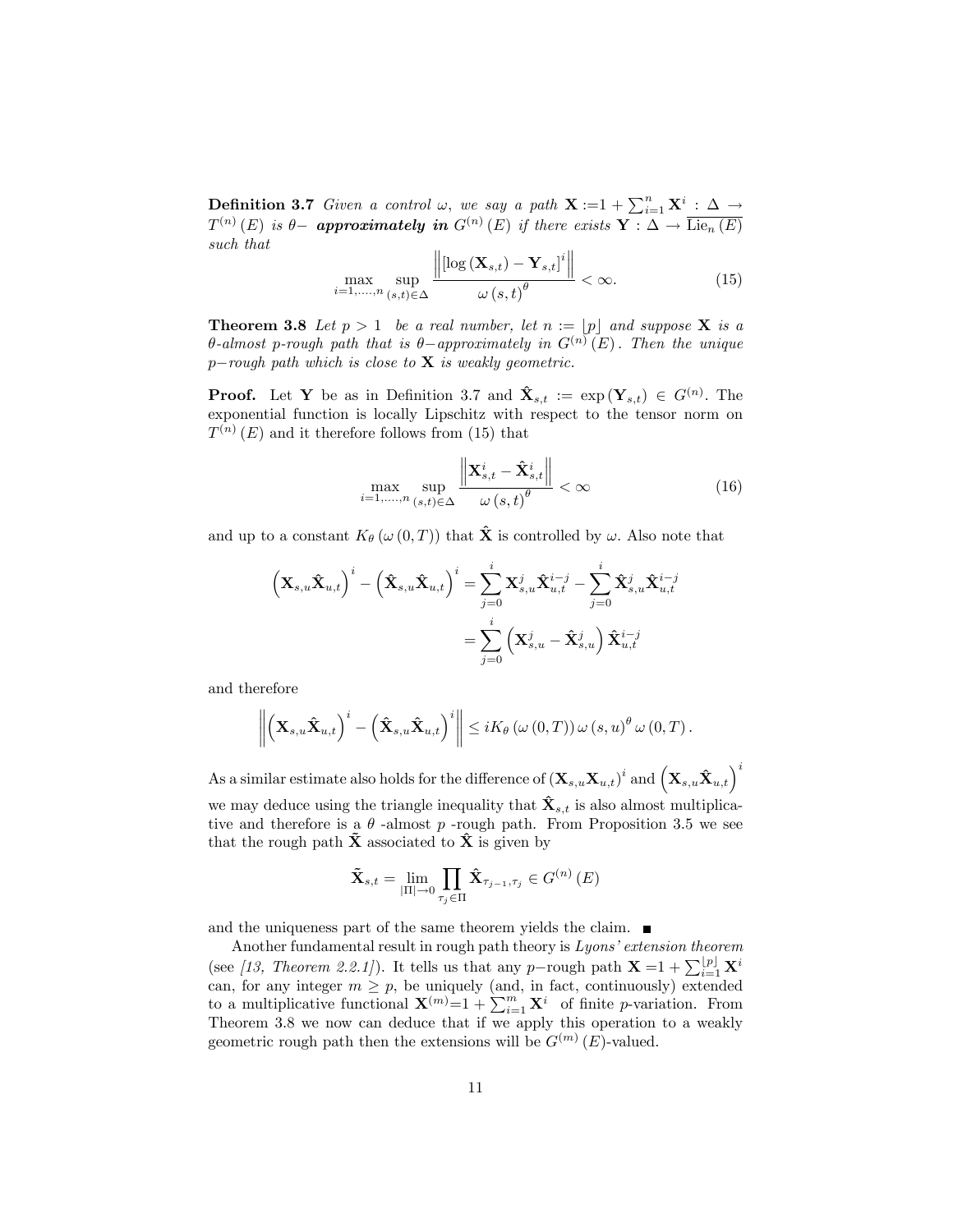Corollary 3.9 (Lyons' canonical extension theorem) Let  $p > 1$ ,  $n := \lfloor p \rfloor$ , and  $m \in \mathbb{N}$  with  $m > p$ . If **X** is a weakly geometric p-rough path and  $\mathbf{X}^{(m)}$  denotes the unique Lyons extension of  $X$  then

$$
\mathbf{X}_{s,t}^{(m)} \in G^{(m)}\left(E\right) \text{ for all } (s,t) \in \Delta.
$$

**Proof.** Let  $\theta := \frac{n+1}{p} > 1$ . By assumption, **X** takes values in  $G^{(n)}(E) \subset$  $T^{(n)}(E) \subset T^{(m)}(E)$ . Let us denote **X** by **Z** when we view **X** to be an element of  $T^{(m)}(E)$ , i.e.

$$
\mathbf{Z}_{s,t}^i := \left\{ \begin{array}{rcl} \mathbf{X}_{s,t}^i & \text{if} & 0 \le i \le n \\ 0 & \text{if} & n < i \le m \end{array} \right..
$$

We do this because the multiplication in  $T^{(n)}(E)$  is not consistent with the multiplication in  $T^{(m)}(E)$ . We can however easily verify, for  $0 \le s \le u \le t \le T$ , that

$$
\left(\mathbf{Z}_{s,u}\mathbf{Z}_{u,t}\right)^i = \begin{cases} \mathbf{X}_{st}^i = \mathbf{Z}_{s,t}^i & \text{if } 0 \le i \le n \\ \sum_{r=i-n}^n \mathbf{X}_{s,u}^r \mathbf{X}_{u,t}^{i-r} & \text{if } n < i \le \min(2n,m) \\ 0 & \text{if } \min(2n,m) < i \le m \end{cases}.
$$

Therefore, if  $\omega$  is a control so that **X** is  $\omega$ -controlled in the sense of (6), then for  $n < i \leq m$ ,

$$
\left\|\left[\mathbf{Z}_{s,u}\mathbf{Z}_{u,t}-\mathbf{Z}_{st}\right]^{i}\right\| \leq \sum_{r=i-n}^{n} \left\|\mathbf{X}_{s,u}^{r} \mathbf{X}_{u,t}^{i-r}\right\| \leq C \omega\left(s,t\right)^{i/p} \leq C' \omega\left(s,t\right)^{\theta}
$$

while for all other i,  $[\mathbf{Z}_{s,u}\mathbf{Z}_{u,t} - \mathbf{Z}_{st}]^i = 0$ . This shows that i.e.  $\mathbf{Z}$  is a  $\theta$ -almostmultiplicative functional. With the aid of Eq.  $(17)$  below we may conclude **Z** is  $\theta$  – approximately in  $G^{(m)}(E)$ . Using these facts, we may then apply Theorem 3.8 in order to show, for any q in  $[m, m + 1]$ , that the unique q-rough path  $(\mathbf{X}^{(m)})$  associated to **Z** is in fact  $G^{(m)}(E)$ -valued.

Since  $\mathbf{X}_{s,t} \in G^{(n)}(E)$ , by Definition 2.9 there exists  $\mathbf{Y}_{s,t} \in \overline{\mathrm{Lie}_n(E)}$  such that  $\log^{(n)}(\mathbf{X}_{s,t}) = \mathbf{Y}_{s,t}$ . Let  $\tilde{\mathbf{Y}}_{s,t}$  denote  $\mathbf{Y}_{st}$  thought of as an element of  $T^{\left( m\right) }\left( E\right) ,$  i.e.

$$
\tilde{\mathbf{Y}}_{s,t}^i = \left\{ \begin{array}{ccc} \mathbf{Y}_{s,t}^i & \text{if} & 0 \le i \le n \\ 0 & \text{if} & n < i \le m \end{array} \right.
$$

Using Remark 2.8 we have  $\tilde{\mathbf{Y}}_{s,t} \in \overline{\text{Lie}_m(E)}$  and so to show **Z** is  $\theta$ -approximately in  $G^{(m)}(E)$  it suffices to show

$$
\left\|\log^{(m)}\left(\mathbf{Z}_{s,t}\right)-\tilde{\mathbf{Y}}_{s,t}\right\| \leq C\omega\left(s,t\right)^{\theta} \text{ for all } 0 \leq s \leq t \leq T. \tag{17}
$$

:

However for  $i \leq n$  we have,

$$
\left[\log^{(m)}\left(\mathbf{Z}_{s,t}\right)\right]^{(i)} = \sum_{k=1}^{m} \frac{(-1)^{k+1}}{k} \left[\left(\mathbf{Z}_{s,t} - 1\right)^{k}\right]^{(i)} \n= \sum_{k=1}^{n} \frac{(-1)^{k+1}}{k} \left[\left(\mathbf{X}_{s,t} - 1\right)^{k}\right]^{(i)} = \mathbf{Y}_{s,t}^{(i)} = \tilde{\mathbf{Y}}_{s,t}^{(i)},
$$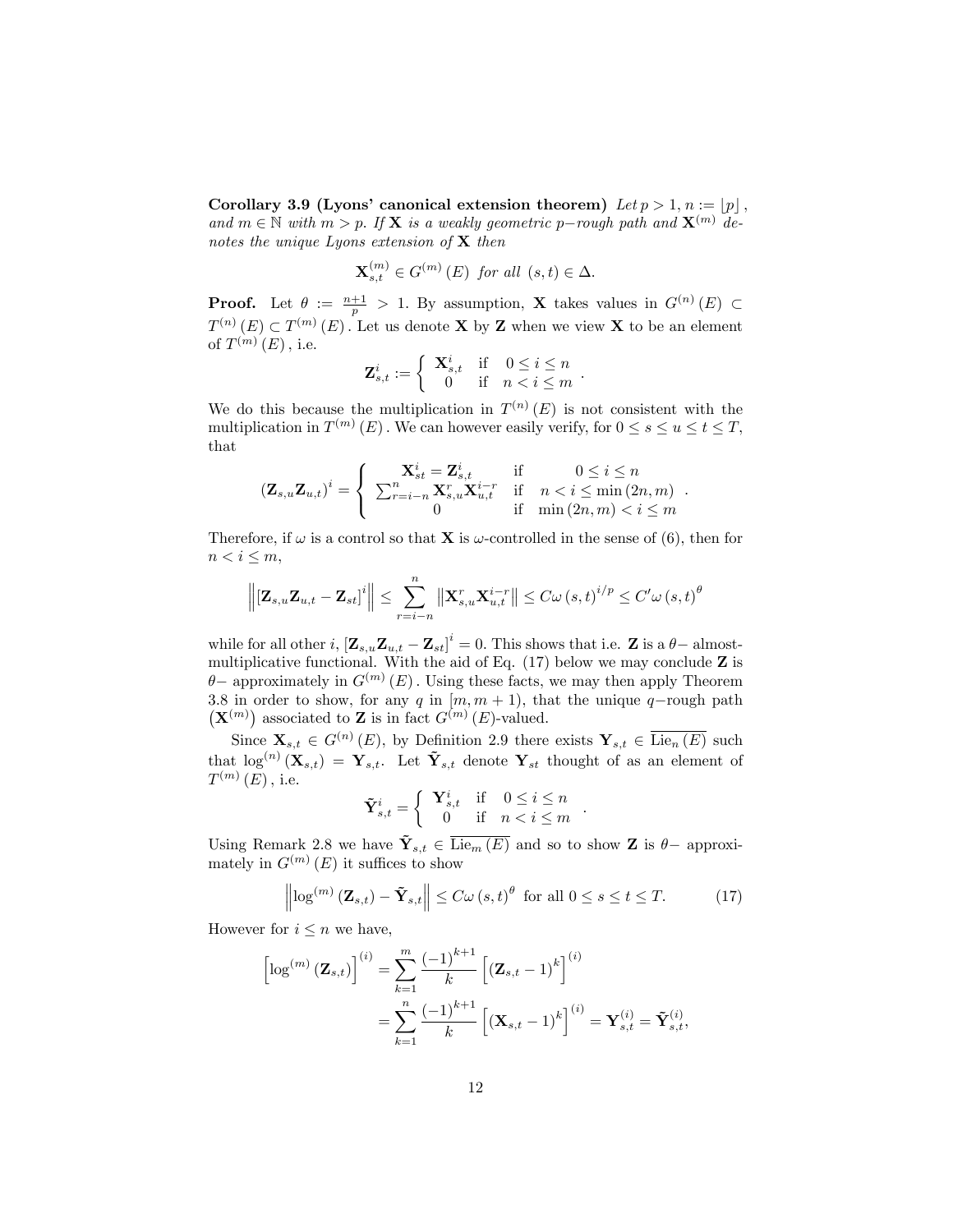wherein this equation,  $\left[ \ldots \right]^{(i)}$  is temporarily being used to pick out the  $i^{th}$  component of a tensor while  $(\mathbf{Z}_{s,t} - 1)^k$  indicates the k-fold product of  $(\mathbf{Z}_{s,t} - 1)$ with itself. For  $i > n$ ,  $\left[ \log^{(m)}(\mathbf{Z}_{s,t}) \right]^{(i)}$  is a finite linear combination of monomials of the form,  $\mathbf{X}_{s,t}^{j_1} \ldots \mathbf{X}_{s,t}^{j_k}$ , with  $j_1 + \cdots + j_k = i > n$  and each of these monomial satisfy the bound,

$$
\left\|\mathbf{X}_{s,t}^{j_1}\ldots\mathbf{X}_{s,t}^{j_k}\right\|\leq C'\omega\left(s,t\right)^{\frac{j_1+\cdots+j_k}{p}}\leq C''\omega\left(s,t\right)^{\theta}.
$$

These observations along with the triangle inequality,

$$
\left\|\log^{(m)}\left(\mathbf{Z}_{s,t}\right)-\tilde{\mathbf{Y}}_{s,t}\right\| \leq \sum_{n
$$

verifies the truth of Eq. (17) for some  $C < \infty$ .

### 4 Rough integration

Let  $\gamma > p > 1$ ,  $n = \lfloor p \rfloor$ , W be another Banach space with norms on  $\{W^{\otimes i}\}_{i=1}^{\infty}$ as describe for  $E, \overline{\mathbf{X}} \in W\Omega_p(E)$ , and  $\alpha : \{X_t : t \in [0,T]\} \to L(E,W)$  be a  $Lip(\gamma-1)$  one-form on  $\{X_t : t \in [0,T]\}\subset E$  with values in W. Recall from Definition 2.11 that  $\alpha$  really comes with auxiliary components

$$
\alpha^{j} : \{X_{t} : t \in [0, T]\} \to L\left(E^{\otimes j}, L\left(E, W\right)\right)
$$

with  $j = 1, ..., \lfloor \gamma \rfloor - 1$  which are required to model the structure of the  $j^{\text{th}}$ derivatives of a smooth function on  $E$  with values in  $W$ .

We will denote by  $X$  the  $E$ -valued path

$$
X_t := X_0 + \mathbf{X}_{0,t}^1 \text{ for } t \in [0,T].
$$

The main goal of this section and of this paper is to construct the integral of  $\alpha$ against **X** (denoted as  $\int \alpha (d\mathbf{X})$ ) as an element in  $W\Omega_p(W)$ . Let us begin by recalling the discussion before Theorem 4.6 in [16] which requires the following notation.

Notation 4.1 (Ordered shuffles) For  $k_1, \ldots, k_i \in \mathbb{N}$ , let  $K_0 = 0, K_l = k_1 +$  $\ldots + k_l$  for  $1 \leq l \leq i$ , and  $OS(k_1, ..., k_i)$  denote the set of ordered shuffles of  $\{1, ..., K_i\}$ , i.e. those permutations of  $\{1, ..., K_i\}$  which preserve the ordering both within each of the "blocks,"  $\{K_{l-1} + 1, \ldots, K_l\} \subset \{1, ..., K_i\}$  for  $1 \leq l \leq i$ , and between the end-points of the different blocks. In other words,  $\pi \in OS(k_1, ..., k_i)$  iff  $\pi$  is a permutation of  $\{1, ..., K_i\}$  such that  $\pi(j) < \pi(j+1)$ whenever  $j, j + 1 \in \{K_{l-1} + 1, \ldots, K_l\}$  for some l, and such that  $\pi(K_1)$  <  $\pi(K_2) < ... < \pi(K_l)$ . See [16, p.72] for more details.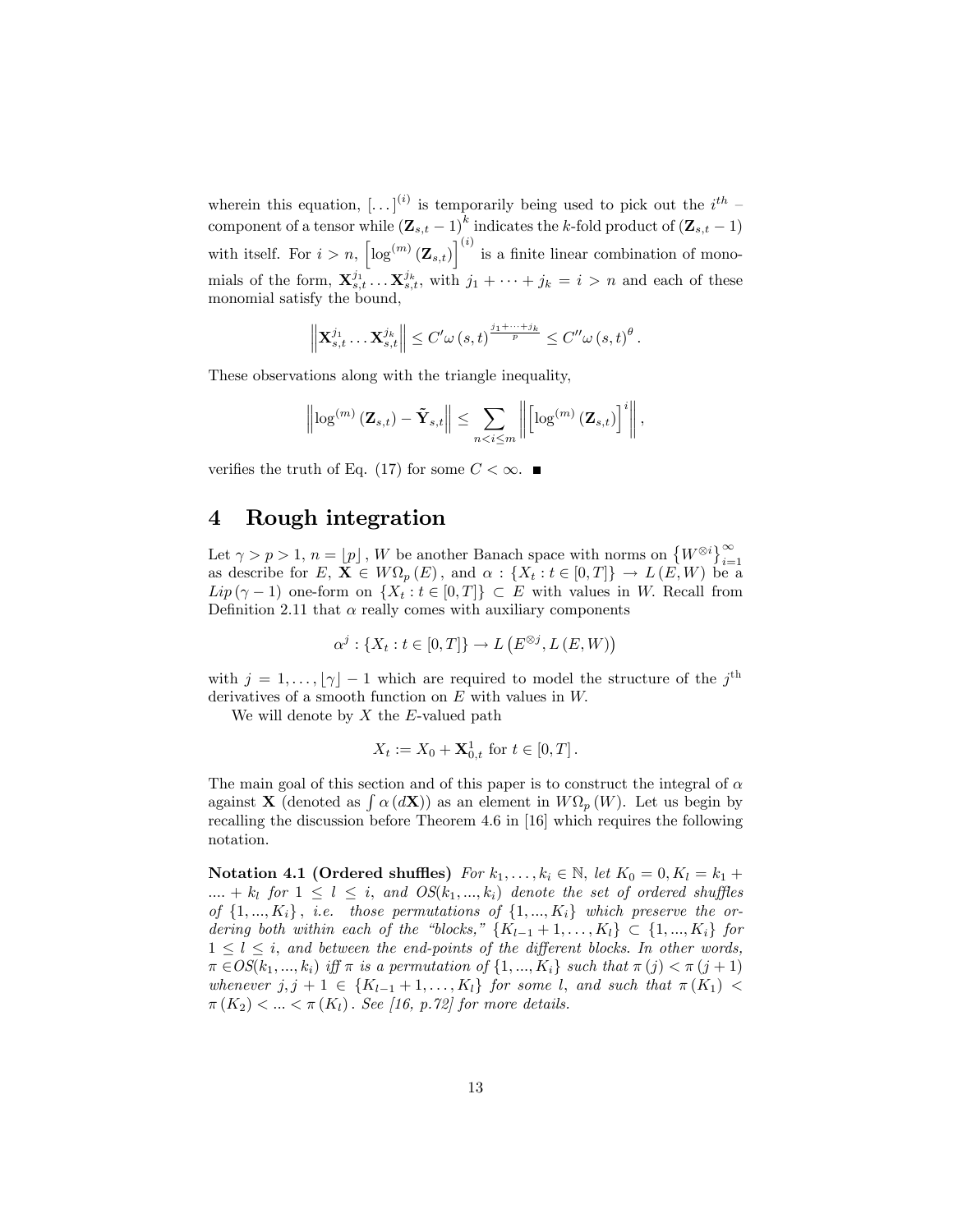For the moment assume  $X_t$  is a smooth (or more generally finite variation path) in  $E$ , and that

$$
\mathbf{X}_{st}^i = \int_{s < t_1 < \dots < t_i < t} dX_{t_1} \dots dX_{t_i} \text{ for } 1 \leq i \leq n.
$$

In order for the rough path theory to be consistent with smooth integration theory we should define (in this case)

$$
\tilde{\mathbf{Y}}_{s,t}^{1} := \int_{s}^{t} \alpha\left(X_{\tau}\right) dX_{\tau}, \ Z_{t} = \tilde{\mathbf{Y}}_{0,t}^{1}, \text{ and} \tag{18}
$$

$$
\tilde{\mathbf{Y}}_{s,t}^{i} = \int_{s < t_1 < \dots < t_i < t} dZ_{t_1} \dots dZ_{t_i} \text{ for } 1 \leq i \leq n,\tag{19}
$$

Using Taylor's approximation, it is argued in [16] that a good approximation to  $\tilde{\mathbf{Y}}_{s,t}^1$  is given by

$$
\tilde{\mathbf{Y}}_{s,t}^{1} \cong \sum_{k=1}^{n} \alpha^{k-1} \left( X_{s} \right) \int_{s < t_{1} < \ldots < t_{k} < t} dX_{t_{1}} \ldots dX_{t_{k}} = \sum_{k=1}^{n} \alpha^{k-1} \left( X_{s} \right) \mathbf{X}_{st}^{k}.
$$

Approximating  $Z_u$  in Eq. (18) by  $Y_u := \sum_{k=1}^n \alpha^{k-1} (X_s) \mathbf{X}_{su}^k$  leads, after some gymnastics with iterated integrals, to approximating  $\tilde{\mathbf{Y}}_{s,t}^{i}$  by

$$
\mathbf{Y}_{s,t}^{i} = \int_{s < t_1 < \ldots < t_i < t} dY_{s,t_1} \ldots dY_{s,t_i}
$$
\n
$$
= \sum_{k_1, \ldots, k_i = 1}^n \left( \bigotimes_{j=1}^i \alpha^{k_j - 1} (X_s) \right) \left( \prod_{j=1}^i \int_{s < t_1^j < \ldots < t_{k_j}^j < t} d\mathbf{X}_{s,t_1^j}^{k_1} \ldots d\mathbf{X}_{s,t_{k_j}^j}^{k_j} \right)
$$
\n
$$
= \sum_{k_1, \ldots, k_i = 1}^n \left( \bigotimes_{j=1}^i \beta^{k_j} \right) \sum_{\pi \in \text{OS}(k_1, \ldots, k_i)} \pi^{-1} \int_{s < t_1 < \ldots < t_{k_1 + \ldots + k_i} < t} dX_{t_1} \ldots dX_{t_{k_1 + \ldots + k_i}}
$$
\n
$$
= \sum_{k_1, \ldots, k_i = 1}^n \left( \bigotimes_{j=1}^i \beta^{k_j} \right) \sum_{\pi \in \text{OS}(k_1, \ldots, k_i)} \pi^{-1} \mathbf{X}_{s,t}^{k_1 + \ldots + k_i}, \tag{20}
$$

where  $\beta^{k_j} := \alpha^{k_j - 1}(X_s)$ , the action of permutations on tensors is described in Eq. (1), and we use the ordering convention

$$
\bigotimes_{j=1}^{i} \beta^{k_j} := \beta^{k_1} \otimes \beta^{k_2} \otimes \cdots \otimes \beta^{k_i}.
$$
\n(21)

These computation motivate the following notation, again see [16, Theorem 4.6].

Notation 4.2 Associated to a Lip $(\gamma - 1)$  - function,  $\alpha : \{X_t : t \in [0, T]\} \rightarrow$  $L(E, W)$  and  $\mathbf{X} \in W\Omega_p(E)$ , let  $\mathbf{Y} = \mathbf{Y}(\alpha) := 1 + \sum_{i=1}^n \mathbf{Y}^i : \Delta \to T^{(n)}(W)$  be defined by

$$
\mathbf{Y}_{s,t}^{i} = \sum_{k_1,\dots,k_i=1}^{n} \bigotimes_{j=1}^{i} \alpha^{k_j-1}(X_s) \sum_{\pi \in OS(k_1,\dots,k_i)} \pi^{-1} \mathbf{X}_{s,t}^{k_1 + \dots + k_i}.
$$
 (22)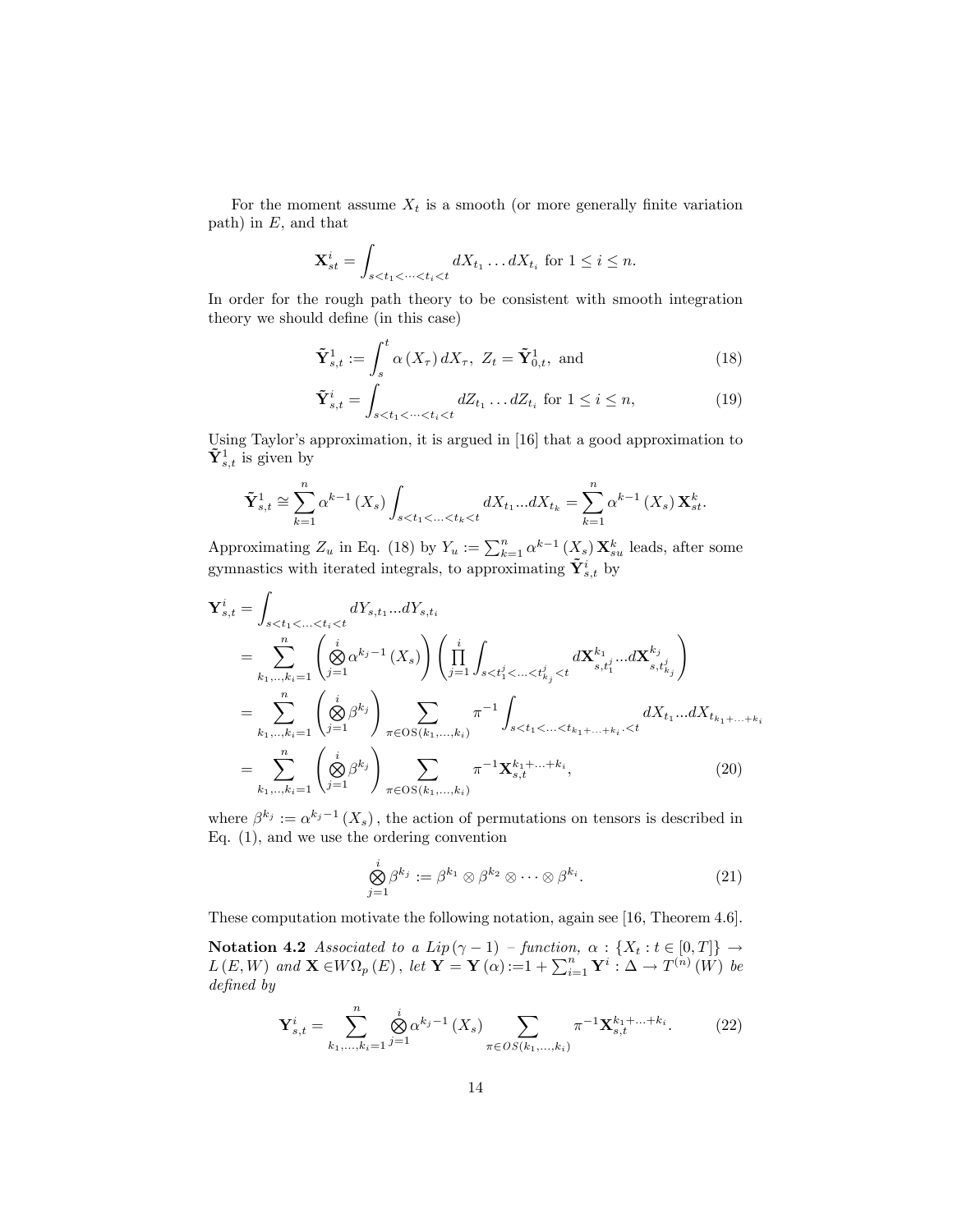[So in particular  $\mathbf{Y}_{s,t}^1 = \sum_{k=1}^n \alpha^{k-1} (X_s) \mathbf{X}_{s,t}^k$ .]

Let us emphasize two points regarding  $Y$  defined above.

- 1. In Eq. (22) we use  $\mathbf{X}^m$  for  $m > n$  which is to be constructed using Lyons canonical extension of  $X$ . Because of Corollary 3.9 we know that the extensions are still all weakly geometric.
- 2. The Lip- $\gamma$  function  $(\alpha^0, \ldots, \alpha^k)$  need only be defined on the trace of the rough path X:

**Theorem 4.3 ([16, Theorem 4.6])** If **X** is assumed to be a geometric rough path (not just weakly geometric), then Y defined in Eq. (4.2) is a  $(\omega, p)$  – almost rough path and therefore (by Theorem 3.3) there is a unique  $(\omega, p)$  – rough path,  $Y, close to Y.$ 

**Definition 4.4** If **X** is a **geometric** rough path, the  $(\omega, p)$  – rough path, Y. associated to Y in Notation 4.2 is the integral of  $\alpha$  against X and is denoted as  $\int \alpha \, (d\mathbf{X})$ .

We may now precisely state the main result of this paper.

**Theorem 4.5** Let  $\gamma > p > 1$ , E and W be Banach spaces. Suppose  $\mathbf{X} \in W\Omega_p(E)$ and  $\alpha$ :  $\{X_t : t \in [0,T]\} \to L(E, W)$  is a Lip  $(\gamma - 1)$  one-form, then  $Y = Y(\alpha)$ described in Notation 4.2 is almost multiplicative and therefore (by Theorem 3.3) there is a unique  $(\omega, p)$  – rough path  $\tilde{\mathbf{Y}}$  close to **Y**. Moreover,  $\tilde{\mathbf{Y}} \in W\Omega_p(W)$ , *i.e.*  $\int \alpha(d\mathbf{X})$  exists and is again a weakly geometric rough path.

**Proof.** The key points of the proof are to; (i) show  $\bf{Y}$  in Eq. (22) takes values in  $G^{(n)}(W)$  (see Proposition 4.8), and (ii) show Y is almost multiplicative. (Assertion (ii) is a consequence of Lemma 4.11 below and the comments preceding the lemma.) Assuming these results, Corollary 3.6 implies there is a unique element  $\int \alpha (d\mathbf{X}) := \tilde{\mathbf{Y}} \in W\Omega_p(W)$  which is close to Y, where  $\tilde{\mathbf{Y}}$  is as described in Proposition 3.5.

Remark 4.6 In other words, Theorem 4.5 states the property of being weakly geometric is stable under rough integration. Strictly speaking one could even argue that the integral of a weakly geometric path had not yet even been constructed in the general Banach space setting as the geometric assumption was previously used to show that the approximations to  $\int \alpha (\mathbf{dX})$  are almost multiplicative.

Recall that the smooth approximation argument stating that weakly geometric and geometric rough paths are essentially equivalent are unproven in infinite dimensions. Thus we must prove the two assertions used in the proof of Theorem 4.5 without using such smooth approximation arguments. The next lemma is elementary but nevertheless holds the key to sidestepping the use of smooth approximation arguments in infinite dimensions.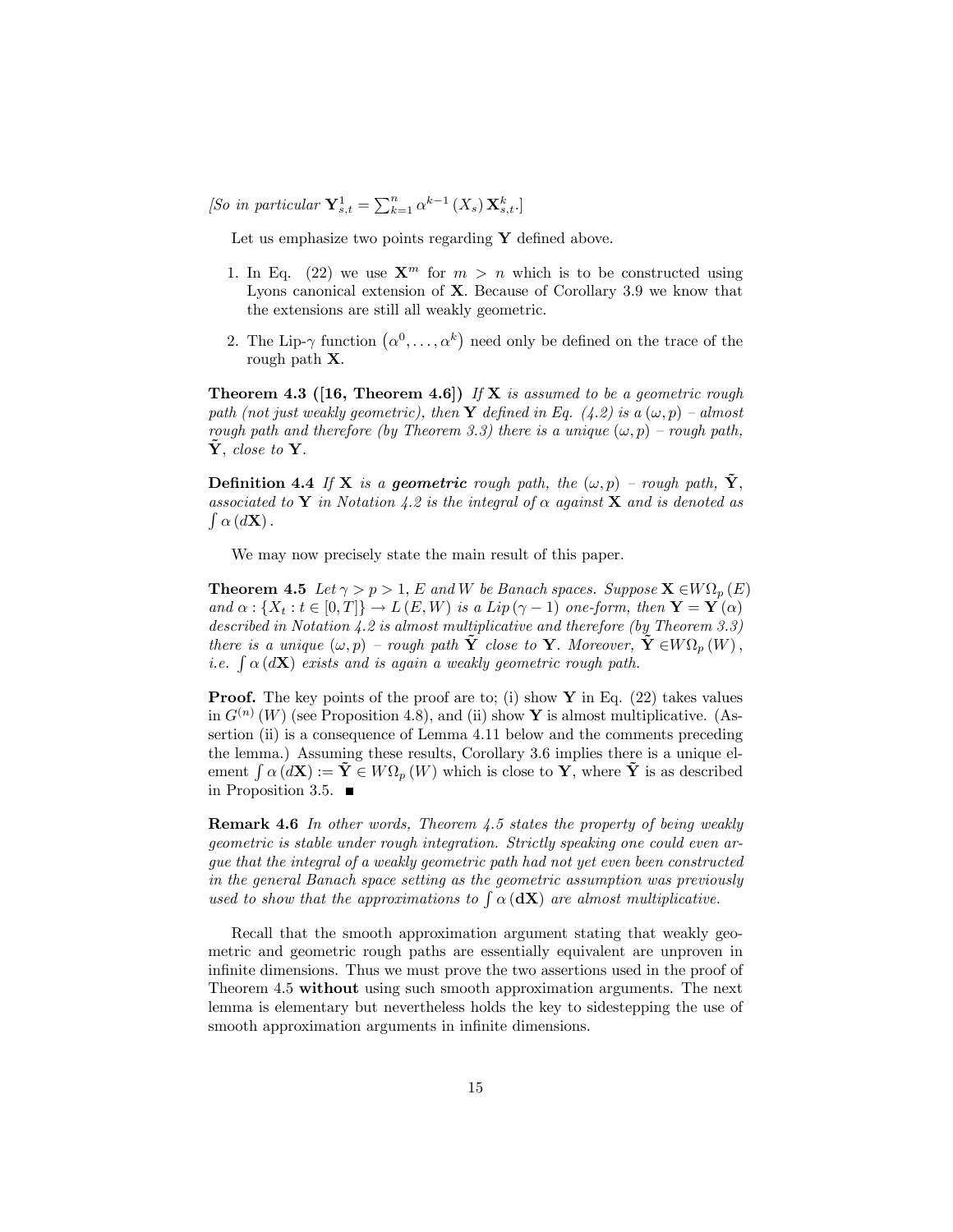**Lemma 4.7** If  $g \in G_{alg}^{(N)}(E)$ , then there exists a finite dimensional subspace  $E_0 \subset E$  such that  $g \in G^{(N)}(E_0)$ . [Notice that  $G^{(N)}(E_0) = G_{alg}^{(N)}(E_0)$  is now a finite dimensional nilpotent Lie group.]

**Proof.** From the definition of the algebraic group,  $G_{\text{alg}}^{(N)}(E)$ , for  $g \in G_{\text{alg}}^{(N)}(E)$ there exists  $y \in \text{Lie}_N(E)$  such that  $g = \exp^{(N)}(y)$ . Since  $y \in \text{Lie}_N(E) \subset$  $\bigoplus_{k=1}^{N} E^{\otimes_{\text{alg}} k}$ , y may be written as a finite linear combination of expressions of the form  $v_1 \otimes \cdots \otimes v_l$  where  $v_i \in E$ . We then may take  $E_0$  to be the linear span of all vectors  $\{v_i\} \subset E$  which appear in the indecomposable tensors,  $v_1 \otimes \cdots \otimes v_l$ , used to describe  $y$ .

**Proposition 4.8** Let  $p > 1$  and  $n = p$ . Assume that E and W are Banach spaces and  $\beta^k \in L(E^{\otimes k}, W)$  for  $k = 1, ..., n$  are continuous linear maps. Suppose **X** is a weakly geometric p-rough path. For fixed  $0 \leq s < t \leq T$  define  $\mathbf{Y}_{s,t} = 1 + \sum_{i=1}^{n} \mathbf{Y}_{s,t}^{i} \in T^{(n)}(W)$  by

$$
\mathbf{Y}_{s,t}^{i} = \sum_{k_1,\dots,k_i=1}^{n} \bigotimes_{j=1}^{i} \beta^{k_j} \sum_{\pi \in OS(k_1,\dots,k_i)} \pi^{-1} \mathbf{X}_{s,t}^{k_1 + \dots + k_i},\tag{23}
$$

wherein  $\mathbf{X}^m$ , for  $m > n$ , is obtained from the canonical Lyons extension of **X** (cf. Corollary 3.9). Then  $\mathbf{Y}_{s,t}$  takes values in  $G^{(n)}(W)$ .

**Proof.** Fix  $(s,t) \in \Delta$ . We first note that (23) when  $i = n$  involves terms  $\mathbf{X}^m$  up to the maximum degree  $m = n^2 = N$ . It follows from Corollary 3.9 that the Lyons extension  $\mathbf{X}^{(N)}$  of the weakly geometric rough path  $\mathbf{X}$  takes values in  $G^{(N)}(E)$ . Henceforth will denote this extension  $\mathbf{X}^{(N)}$  simply by X. By Definition 2.9 and Corollary 2.6 we have  $G^{(N)}(E) = G_{\text{alg}}^{(N)}(E)$ , hence there exists a sequence  $(\mathbf{X}_{s,t}(r))_{r=1}^{\infty} \subset G_{\text{alg}}^{(N)}(E)$  which converges to  $\mathbf{X}_{s,t}$  as  $r \to \infty$ . From Lemma 4.7, there exists finite dimensional subspaces  $\{E_r\}_{r=1}^{\infty}$  of E such that  $\mathbf{X}_{s,t}(r) \in G^{(N)}(E_r)$  for each r. Thus by the Chow connectivity theorem, see e.g. [6, Theorem 0.4] there exist absolutely continuous paths  $x(r): [s, t] \to E_r$ such that

$$
\mathbf{X}_{s,t}(r) = \sum_{k=0}^{N} \int_{s < t_1 < \ldots < t_k < t} dx_{t_1}(r) \ldots dx_{t_k}(r) =: \sum_{k=0}^{N} \mathbf{X}_{s,t}(r)^k. \tag{24}
$$

We now define  $\mathbf{Y}_{s,t}(r) := 1 + \sum_{i=1}^{n} \mathbf{Y}_{s,t}(r)^{i} : \Delta \to T^{(n)}(W)$  by replacing  $\mathbf{X}_{s,t}$ by  ${\bf X}_{s,t}(r)$  in Eq. (23), i.e.

$$
\left[\mathbf{Y}_{s,t}\left(r\right)\right]^{i} := \sum_{k_1,\dots,k_i=1}^{n} \bigotimes_{j=1}^{i} \beta^{k_j} \sum_{\pi \in \text{OS}(k_1,\dots,k_i)} \pi^{-1} \mathbf{X}_{s,t}\left(r\right)^{k_1+\dots+k_i}.
$$

The continuity of  $\beta^1, ..., \beta^n$  and the fact that  $\mathbf{X}_{s,t}(r) \to \mathbf{X}_{s,t}$  in  $T^{(N)}(E)$  as  $r \to \infty$  gives immediately that  $\mathbf{Y}_{s,t} (r) \to \mathbf{Y}_{s,t}$  in  $T^{(n)}(W)$  as  $r \to \infty$ . We will prove that

$$
\mathbf{Y}_{s,t}\left(r\right) \in G^{\left(n\right)}\left(W\right) \text{ for every } r,\tag{25}
$$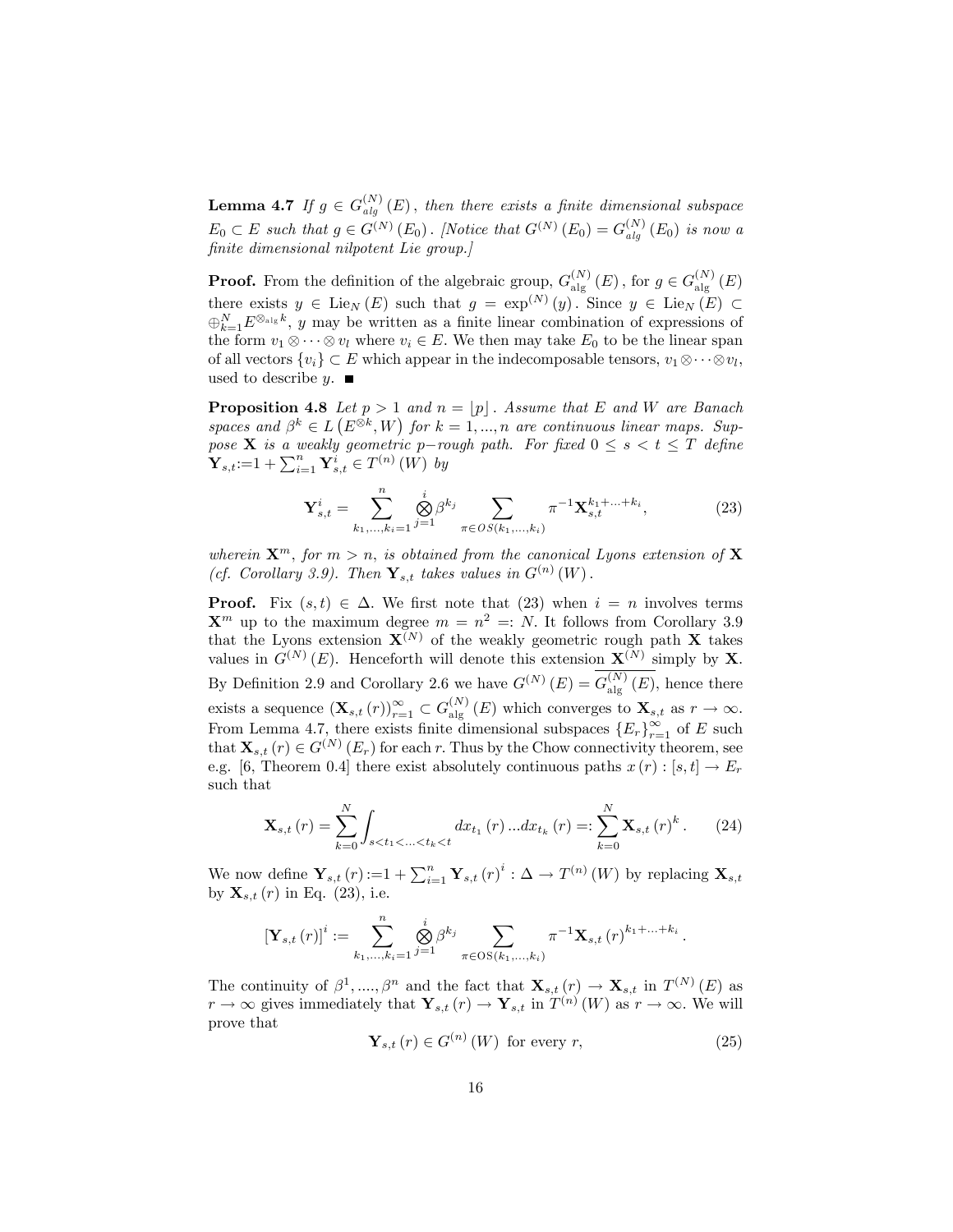which, since  $G^{(N)}(W)$  is a closed group, will show that the limit  $\mathbf{Y}_{s,t}$  must also belong to it.

To verify the assertion  $(25)$  we introduce, for each r, a finite dimensional subspace  $W_r^{\beta}$  of W given by the span of

$$
\left(\bigotimes_{j=1}^i \beta^{k_j}\right) \pi^{-1} v
$$

over all  $i \in \{1, ..., n\}$ ,  $k_1, ..., k_i \in \{1, ..., n\}$ ,  $\pi \in \text{OS}(k_1, ..., k_i)$  and  $v \in T_1^{(k_1 + ... + k_i)}E_r$ . We then define the sequence of smooth paths  $y_{s,r}(r) : [s, t] \to W_r$  defined by

$$
y_{u}(r) = \sum_{k=1}^{n} \beta^{k} \int_{s < t_{1} < ... < t_{k} < u} dx_{t_{1}}(r) ... dx_{t_{k}}(r), \text{ for } r \in \mathbb{N}.
$$

Evaluating at  $u = t$  we observe that  $y_{s,t}(r) = \mathbf{Y}_{s,t}(r)^{1}$ . The same calculation as in Eq. (20) together with (24) shows that for all  $i = 2, ..., n$ 

$$
\left[\mathbf{Y}_{s,t}\left(r\right)\right]^{i} = \int_{s < t_{1} < \ldots < t_{i} < t} dy_{t_{1}}\left(r\right) \ldots dy_{t_{i}}\left(r\right),\tag{26}
$$

which in turn implies

$$
\mathbf{Y}_{s,t}(r) = \sum_{k=0}^{n} \int_{s < t_1 < \ldots < t_k < t} dy_{t_1}(r) \ldots dy_{t_k}(r) \in G^{(n)}(W_r) \subset G^{(n)}(W) \tag{27}
$$

proving  $(25)$ .

**Corollary 4.9** Let  $\gamma > p$ ,  $\alpha : E \to L(E, W)$  a Lip( $\gamma - 1$ ) one-form and  $\mathbf{Y}: \Delta \to T^{(n)}(W)$  be defined by (22) then  $\mathbf{Y}_{s,t} \in G^{(n)}(W)$  for every  $(s,t) \in \Delta$ .

**Proof.** Fix  $(s, t) \in \Delta$  and apply the previous proposition with

$$
\beta^{1} := \alpha(X_{s}), \text{ and } \beta^{k} := \alpha^{k-1}(X_{s}) \text{ for } k = 1, \dots, n.
$$

**Remark 4.10** Note that the linear maps  $\beta^k$  in Proposition 4.8 do not need to satisfy the symmetry requirements imposed on the  $\alpha^{k-1}$  which are modeled along the derivatives of a one form.

To finish the proof of Theorem 4.5 it remains to verify that  $\bf{Y}$  almost multiplicative. This is proved in [16] again under the hypothesis that  $X$  is *geometric* by showing the following identity

$$
\mathbf{Y}_{s,u}\mathbf{Y}_{u,t} - \mathbf{Y}_{s,t} = \mathbf{Y}_{s,u}\mathbf{N}_{s,u,t}.\tag{28}
$$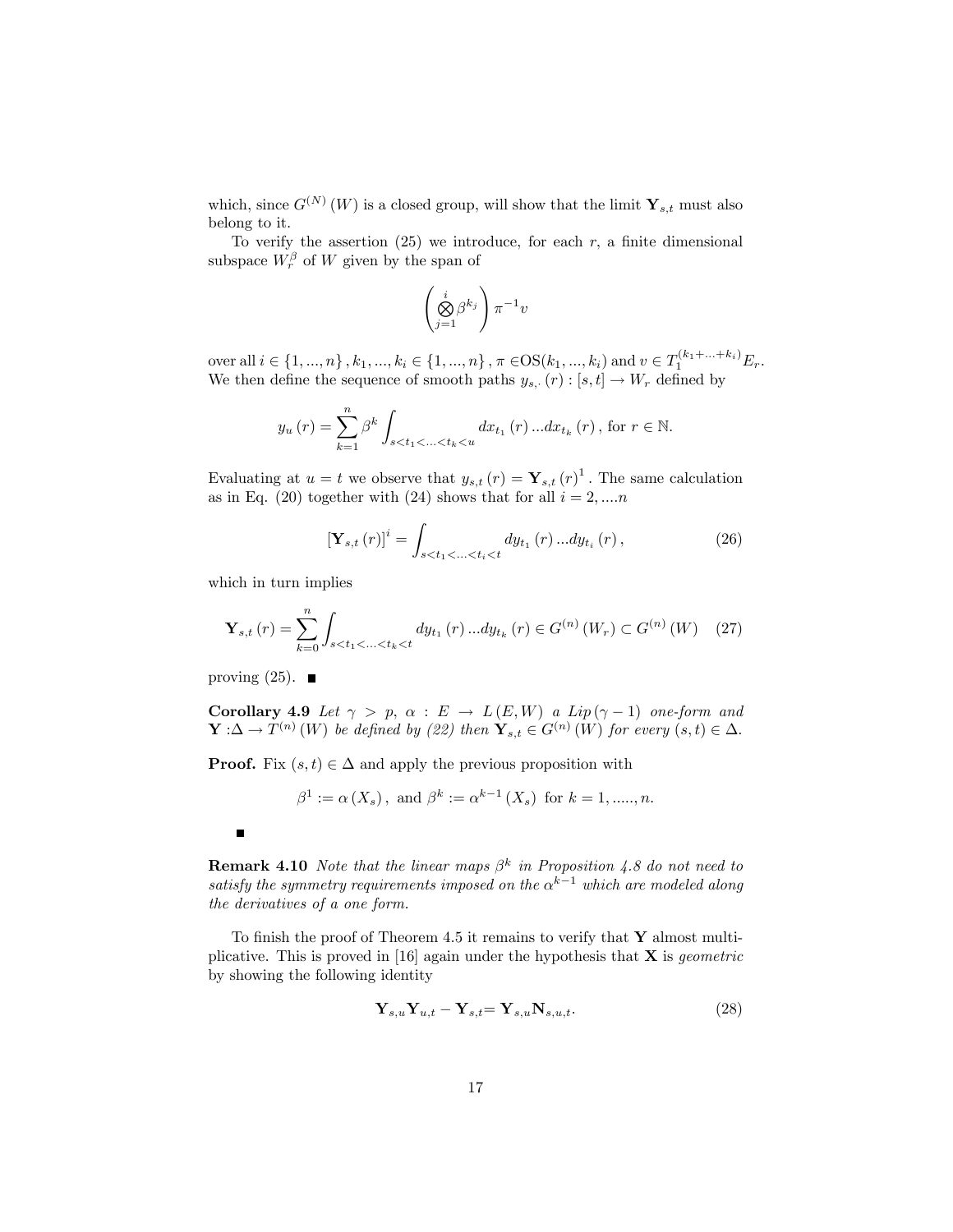Here  $\mathbf{N}_{s,u,t} = \sum_{i=1}^{n} \mathbf{N}_{s,u,t}^{i}$  is given for all  $0 \leq s \leq u \leq t \leq T$  by

$$
\mathbf{N}_{s,u,t}^{i} = \sum_{\substack{k_1,\ldots,k_i \in \{1,\ldots,n\} \\ \epsilon_1,\ldots,\epsilon_i \in \{0,1\}, \\ \epsilon_l = 0 \text{ for some } l \in \{1,\ldots,i\}}} \otimes_{j=1}^{i} F_{k_j-1}^{\epsilon_j} (X_s, X_u) \sum_{\pi \in \text{OS}(k_1,\ldots,k_i)} \pi^{-1} \mathbf{X}_{u,t}^{k_1+\ldots+k_i},
$$
\n(29)

 $F_l^0, F_l^1: E \times E \to L(E^{\otimes l}, W)$  denote the functions

$$
F_l^0(v_1, v_2) = R_l(v_1, v_2)
$$
 and  $F_l^1(v_1, v_2) = -\alpha^l(v_1)$ ,

and  $R_0, R_1, ..., R_{n-1}$  are the remainder functions introduced in Definition 2.11 in the Taylor-like expansions satisfied by  $\alpha, \alpha^1, ..., \alpha^{n-1}$ . Note that together with the observation that  $\|\mathbf{N}_{s,u,t}^i\| \leq C\omega(s,t)^{\frac{\gamma}{p}}$  (compare [16, p.77]) identity (28) immediately implies that  $\mathbf{\hat{Y}}$  is almost multiplicative.

Although the proof of this identity in [16, Lemma 4.8] makes use of smooth approximations, we will show that this is not necessary and the following lemma asserts the identity when  $X$  is only weakly geometric. The spirit is the same as the previous proof: take a sequence of algebraic approximations, this time for two fixed consecutive time intervals  $[s, u]$  and  $[u, t]$ , and use Chow's theorem together with classical calculus for the iterated integrals of smooth paths.

**Lemma 4.11** Let  $\gamma > p > 1$ . Suppose **X** is in  $W\Omega_p(E)$  and  $\alpha : E \to L(E, W)$ is a a Lip( $\gamma - 1$ ) one-form. Let  $\mathbf{Y} := 1 + \sum_{i=1}^{n} \mathbf{Y}^{i} : \Delta \to T^{(n)}(W)$  denote the functional in  $(22)$ , then **Y** satisfies the identity

$$
\mathbf{Y}_{s,u}\mathbf{Y}_{u,t} - \mathbf{Y}_{s,t} = \mathbf{Y}_{s,u}\mathbf{N}_{s,u,t} \quad \text{for all} \quad 0 \le s \le u \le t \le T,
$$

where  $N$  is given by (29).

**Proof.** We begin by fixing s, u and t such that  $0 \leq s \leq u \leq t \leq T$ . Then, as in the proof of Proposition 4.8, we  $n = |p|$ ,  $N = n^2$  and relabel **X** to denote the unique Lyons extension of the given rough path, which will then take values in  $G^{(N)}(E)$ . We let  $(\mathbf{X}_{s,u}(r))_{r=1}^{\infty}$  and  $(\mathbf{X}_{u,t}(r))_{r=1}^{\infty}$  be two sequences in  $G_{\text{alg}}^{(N)}(E)$  which converge respectively to  $\mathbf{X}_{s,u}$  and  $\mathbf{X}_{u,t}$  as  $r \to \infty$ . Again, by the definition of the algebraic group and Chow's connectivity theorem (cf. Remark 2.10), we can find for each r a finite dimensional subspace,  $E_r \subset E$ , and two continuous paths of finite variation  $x^{s,u}(r) : [s, u] \to E_r$  and  $x^{u,t}(r) : [u, t] \to E_r$ whose level- $N$  truncated signatures are respectively equal to the group elements  $\mathbf{X}_{s,u}(r)$  and  $\mathbf{X}_{u,t}(r)$ ; cf. formula (24). If we let  $x^{t,u}(r) = x^{s,u}(r) * x^{u,t}(r)$ :  $[s, t] \to E_r$  denote the concatenation of  $x^{s,u}$  and  $x^{u,t}$ , then an easy calculation shows that

$$
\mathbf{X}_{s,t}(r) := \sum_{k=0}^{n} \int_{s < t_1 < ... < t_k < t} dx_{t_1}^{t,u}(r) \dots dx_{t_1}^{t,u}(r)
$$
\n
$$
= \mathbf{X}_{s,u}(r) \mathbf{X}_{u,t}(r) \to \mathbf{X}_{s,u} \mathbf{X}_{u,t} = \mathbf{X}_{s,t} \text{ as } r \to \infty.
$$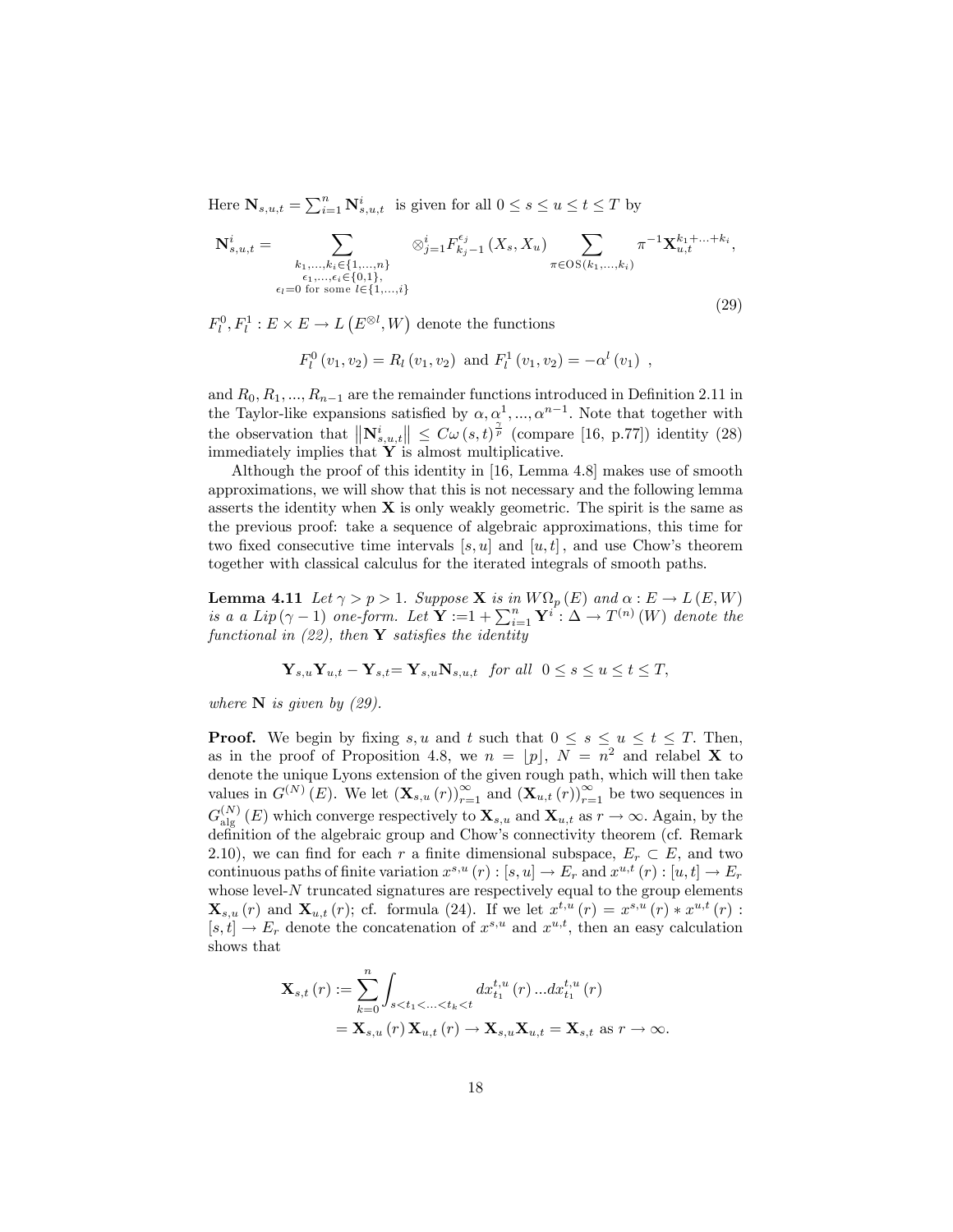For each subinterval  $[a, b] \in \{[s, u], [u, t], [s, t]\}$  and every  $r \in \mathbb{N}$ , we then define the path  $y^{a,b}(r): [a,b] \to E_r$  by setting

$$
y_v^{a,b}(r) = \sum_{k=1}^n \alpha^{k-1} (X_a) \int_{a < t_1 < ... < t_k < v} dx_{t_1}^{a,b}(r) ... dx_{t_k}^{a,b}(r)
$$
 for  $v \in [a, b]$ .

We have again shown in the proof of Proposition 4.8 that the level- $n$  truncated signature of  $y^{a,b}(r)$  equals

$$
\mathbf{Y}_{a,b}(r) := 1 + \sum_{i=1}^{n} \sum_{k_1,\ldots,k_i=1}^{n} \otimes_{j=1}^{i} \alpha^{k_j} (X_a) \sum_{\pi \in OS(k_1,\ldots,k_i)} \pi^{-1} \mathbf{X}_{a,b}^{k_1+\ldots+k_i} (r).
$$

On the other hand, Lemma 4.7 of [16] gives that

$$
y_v^{u,t}(r) = y_v^{s,t}(r) + \sum_{l=1}^n R_{l-1}(X_s, X_u) \int_{u \le t_1 < \ldots < t_l < v} dx_{t_1}^{u,t}(r) \otimes \ldots \otimes dx_{t_1}^{u,t}(r)
$$

for all  $v \in [u, t]$ , where  $R_0, R_1, ..., R_{n-1}$  are the remainder functions in the Taylor-like expansions satisfied by  $\alpha, \alpha^1, ..., \alpha^{n-1}$ . From this expression a straight forward calculation yields

$$
\mathbf{Y}_{u,t}^{m}(r) = \int_{u < t_1 < \ldots < t_m < t} dy_{t_1}^{u,t}(r) \ldots dy_{t_m}^{u,t}(r)
$$
\n
$$
= \int_{u < t_1 < \ldots < t_m < t} dy_{t_1}^{s,t}(r) \ldots dy_{t_m}^{s,t}(r) + \mathbf{N}_{s,u,t}^{m}(r),
$$

where  $\mathbf{N}_{s,u,t}^m(r)$  is defined as in (29) with  $\mathbf{X}_{u,t}$  replaced with  $\mathbf{X}_{u,t}(r)$  on the right hand side. With this expression in hand we deduce for every  $r \in \mathbb{N}$  and every  $i = 1, ..., n$  that

$$
\sum_{m=1}^{i} \mathbf{Y}_{s,u}^{m}(r) \mathbf{Y}_{u,t}^{i-m}(r)
$$
\n
$$
= \sum_{m=1}^{i} \int_{s < t_{1} < ... < t_{m} < u} dy_{t_{1}}^{s,u}(r) ... dy_{t_{m}}^{s,u}(r) \int_{u < t_{m+1} < ... < t_{i} < t} dy_{t_{m+1}}^{s,t}(r) ... dy_{t_{i}}^{s,t}(r)
$$
\n
$$
+ \sum_{m=1}^{i} \mathbf{Y}_{s,u}^{m}(r) \mathbf{N}_{s,u,t}^{i-m}(r)
$$
\n
$$
= \int_{s < t_{1} < ... < t_{i} < t} dy_{t_{1}}^{s,t}(r) ... dy_{t_{i}}^{s,t}(r) + \sum_{m=1}^{i} \mathbf{Y}_{s,u}^{m}(r) \mathbf{N}_{s,u,t}^{i-m}(r)
$$
\n
$$
= \mathbf{Y}_{s,t}^{i}(r) + \sum_{m=1}^{i} \mathbf{Y}_{s,u}^{m}(r) \mathbf{N}_{s,u,t}^{i-m}(r),
$$

where the second line follows from the fact that  $y^{s,u}(r) = y^{s,t}(r)$  on  $[s, u]$ . Letting  $r \to \infty$  then gives the stated result.  $\blacksquare$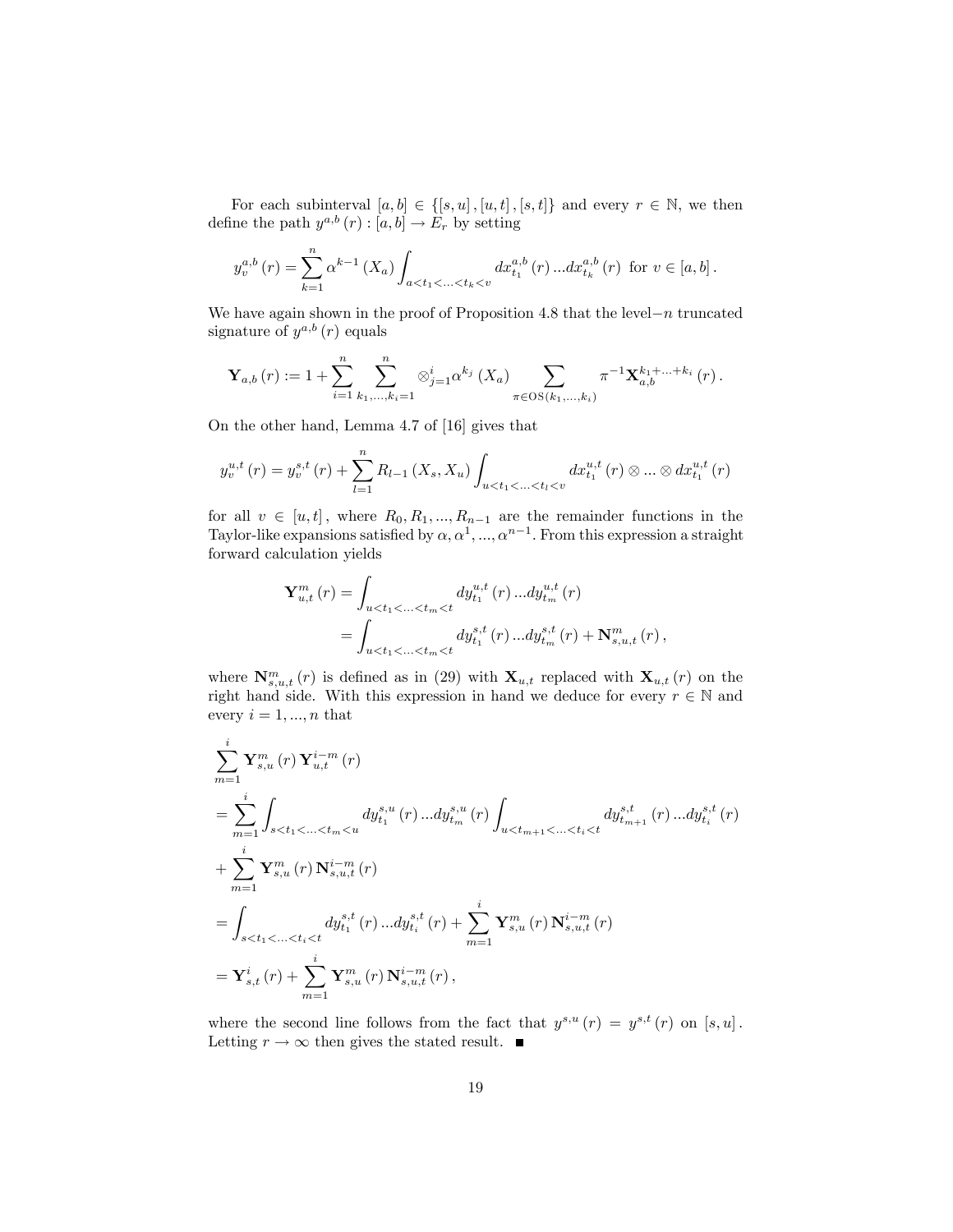### References

- $[1]$  T. Cass and P. Friz, *Densities for rough differential equations under Hör*mander's condition, Ann. of Math.  $(2)$ , 171  $(2010)$ , pp. 2115–2141.
- [2] T. Cass, M. Hairer, C. Litterer, and S. Tindel, Smoothness of the density for solutions to Gaussian rough differential equations, Ann. Probab., 43  $(2015)$ , pp. 188–239.
- [3] T. Cass, C. Litterer, and T. Lyons, Integrability and tail estimates for gaussian rough differential equations, Ann. Probab., 41 (2013), pp. 3026 $-$ 3050.
- [4] P. Friz and N. Victoir, A note on the notion of geometric rough paths, Probab. Theory Related Fields,  $136$  (2006), pp. 395–416.
- [5] P. K. Friz and M. Hairer, A course on rough paths with an introduction to regularity structures. Springer, 2014.
- [6] M. Gromov, *Carnot-Carathéodory spaces seen from within*, in Sub-Riemannian geometry, vol. 144 of Progr. Math., Birkhäuser, Basel, 1996, pp. 79-323.
- $[7]$  M. Gubinelli, *Controlling rough paths*, J. Funct. Anal., 216 (2004), pp. 86– 140.
- [8] M. Hairer, Solving the KPZ equation, Ann. of Math. (2), 178 (2013), pp. 559–664.
- [9] M. Hairer and H. Weber, Rough Burgers-like equations with multiplicative noise, Probab. Theory Related Fields,  $155$  (2013), pp. 71–126.
- [10] E. Heintze and X. Liu, *Homogeneity of infinite-dimensional isoparametric* submanifolds, Ann. Math., 149 $(1)$  (1999), pp. 149–81.
- [11] T. Lyons, Differential equations driven by rough signals. I. An extension of an inequality of L. C. Young, Math. Res. Lett.,  $1$  (1994), pp. 451–464.
- $[12]$  , The interpretation and solution of ordinary differential equations driven by rough signals, in Stochastic analysis (Ithaca, NY, 1993), Amer. Math. Soc., Providence, RI, 1995, pp. 115–128.
- [13]  $\_\_\_\_\$ n Differential equations driven by rough signals, Rev. Mat. Iberoamericana, 14 (1998), pp. 215–310.
- [14] T. Lyons and Z. Qian, System control and rough paths, Oxford Mathematical Monographs, Oxford University Press, Oxford, 2002. Oxford Science Publications.
- [15] T. Lyons and D. Yang, Integration of time-varying cocyclic one-forms against rough paths. arXiv:1408.2785v3, 2015.